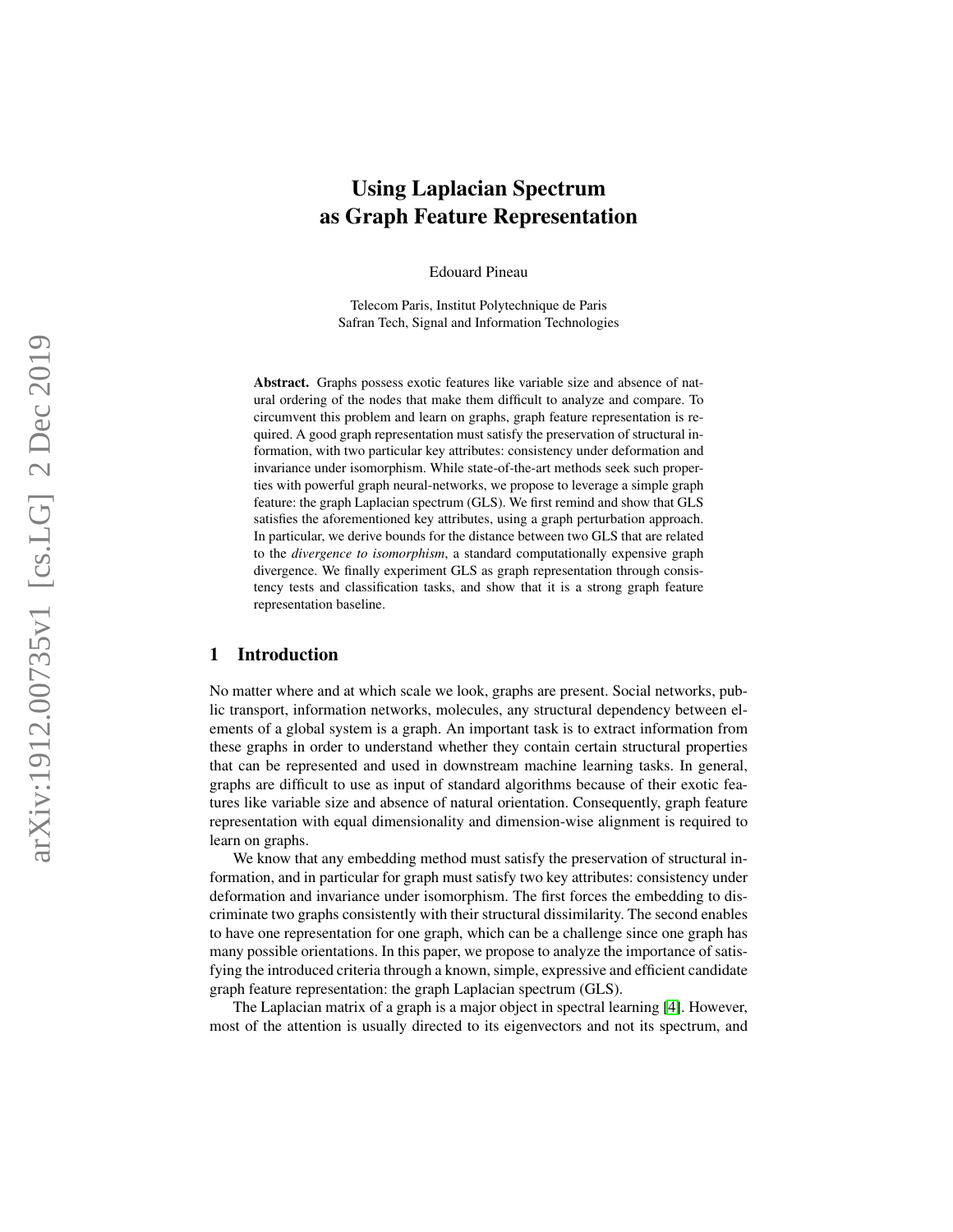spectral learning is generally applied to node clustering or classification, not wholegraph representation. But, GLS holds interesting properties for graph representation. First, the Laplacian eigenvalues give many structural information like the presence of communities and partitions [\[25\]](#page-11-0), the regularity, the closed-walks enumeration, the diameter or the connectedness of the graph [\[7\]](#page-10-1). It is also interpretable in term of signal processing [\[35\]](#page-11-1) or mechanics [\[5\]](#page-10-2). Second, it is backed by efficient and robust approximate eigen-decomposition algorithms enabling to scale on large graphs and huge datasets [\[16\]](#page-10-3). Third, GLS is invariant under graph isomorphism. Finally, each eigenvalue of the GLS can be seen as an graph feature representation by itself, containing specific structural information. Hence any subset of Laplacian eigenvalues is a meaningful and valuable embedding. This enables the usage of truncated Laplacian spectrum (t-GLS) instead of GLS as whole-graph feature representation. Using t-GLS reduces the embedding time thanks to eigenvalue algorithms that do not require entire diagonalization to give partial spectrum [\[16\]](#page-10-3).

These properties tell us that GLS is a good graph feature representation candidate. In this paper we go further and analyze the interesting properties of the Laplacian spectrum through the following contributions: (1) we build a perturbation-based framework to analyze the representation capacity of the GLS, (2) we analyze the consistency between structural deformation of the graph and its GLS by deriving bounds for the distance between the GLS of two graphs, (3) we validate the consistency and the representational power of the GLS with different experiments on synthetic and real graphs.

The rest of the paper is built as follows. A presentation of the mathematical framework and the theoretical analysis are displayed respectively in Section [2](#page-1-0) and [3.](#page-2-0) Section [4](#page-4-0) proposes experiments to illustrate theoretical results and show the representational power of GLS. Finally, Section [5](#page-8-0) describes related work about graph representation.

## <span id="page-1-0"></span>2 Perturbation approach and problem setup

We consider two undirected and weighted graphs  $G_1 = (V_1, E_1, W_1)$  and  $G_2 =$  $(V_2, E_2, W_2)$  with respective adjacency matrix  $W_1$  and  $W_2$ , degree matrix  $D_1$  and  $D_2$ . These matrices are set with respect to an arbitrary indexing of the nodes. Laplacian matrix  $L_i$  of  $G_i$  is defined as  $L_i = D_i - W_i$ . We aim at using the GLS to build fixeddimensional representation that encodes structural information to compare any graphs  $G_1$  and  $G_2$  that are not aligned nor equally sized. For the rest of the paper, and without loss of generality we postulate that  $|V_1| \leq |V_2|$ . The rest of this section introduces the definitions, hypothesis and notations needed for our theoretical analysis of the GLS.

**Definition 1.** Let  $G = (V, E, W)$  a weighted graph with n nodes, with  $W \in \mathcal{M}_{n \times n}$ *the*  $n \times n$  *weighted adjacency matrices. We define*  $P \in \mathcal{M}_{n \times n}$  *a symmetric matrix with*  $P_{ii} = 0$ ,  $P_{ij} \in [-W_{ij}, W_{ij}]$  *such that*  $W_{ij} + P_{ij} \in [0,1] \forall (i,j)$ *. We define the two following perturbations applied on graph* G*:*

 $-$  *Adding isolated nodes:*  $\overline{W} = \begin{bmatrix} W & 0_{n \times m} \\ 0 & 0 \end{bmatrix}$  $0_{m \times n}$   $0_{m \times m}$ 1  $-$  *Adding or removing edges:*  $W^P = W + P$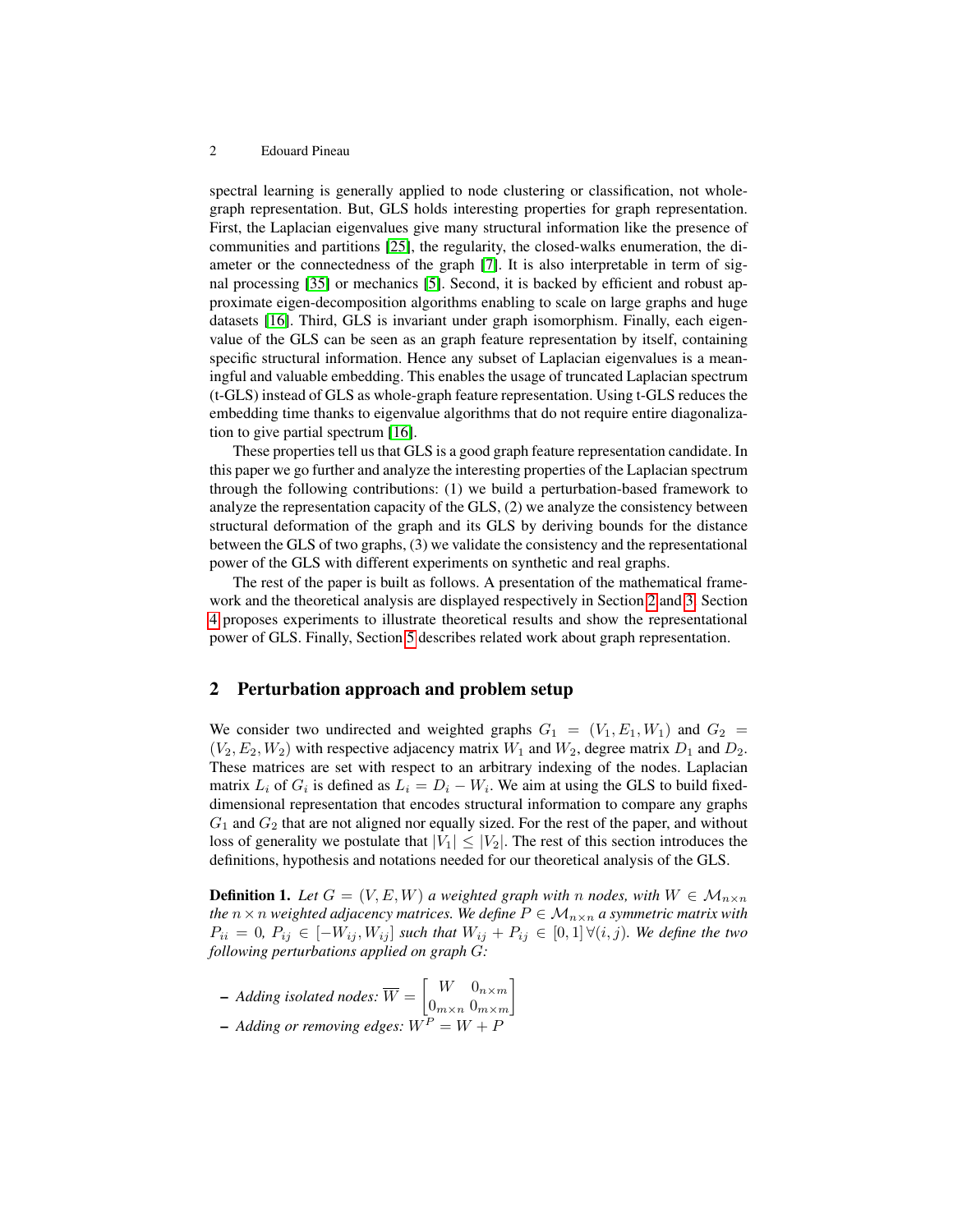*We call edge-perturbation the addition or removal of edges, and node-perturbation the addition of nodes. A complete perturbation is done by adding isolated nodes and perturbing the augmented graph with edge-perturbation. We note that the withdrawal of a node is equivalent to removal of all edges around this nodes. Moreover, if graph* G *is unweighted, i.e. with binary adjacency, then edge perturbations*  $P_{ij} \in \{-1, 0, 1\}$ *.* 

*Remark 1.* If  $P = -W + \Pi^T W \Pi$  with  $\Pi \in \mathcal{P}(n)$  then the perturbation is a permutation of the node indexing. Such a perturbation is not interesting and edge perturbation due to node indexing has to be annihilated by a permutation matrix as in the following definition.

<span id="page-2-1"></span>**Definition 2.** We say that  $G^{P^*}$  is a perturbed version of G if we have

$$
\begin{cases} W^{P^*} = \Pi^{*T} (\overline{W} + P^*) \Pi^* \\ s.t. \ \Pi^* = \arg \min_{\Pi} ||W^{P^*} - \Pi^T \overline{W} \Pi||_1 \end{cases}
$$

*i.e.* such that  $P^*$  is the sparsest possible *i.e.* does not include permutations.

*Notations* We denote  $P^*$  the sparsest perturbation as defined in Definition [2.](#page-2-1) We denote  $\overline{G}$  the completion of G with isolated nodes. If M is a matrix associated to G, we denote  $\overline{M}$  the equivalent matrix for  $\overline{G}$ . We denote  $\lambda(X)$  the eigenvalue of a square matrix X in ascending order,  $\lambda_i(X)$  the  $i^{th}$  smallest eigenvalue.

<span id="page-2-2"></span>**Hypothesis 1** *Without loss of generality, we assume that*  $G_2$  *is a perturbed version of*  $G_1$ , *i.e.*  $\exists P^*$  the sparsest  $|V_2|$ -square perturbation matrix and  $\Pi^* \in \mathcal{P}(|V_2|)$  a  $|V_2|$ square permutation matrix such that  $W_2 = \Pi^{*T} \left( \overline{W_1} + P^* \right) \Pi^*$ .  $P^*$  is a  $|V_2|$ -square  $b$ lock matrix, with top-left  $b$ lock  $P_{11}^*$  being a  $|V_1|$ -square perturbation matrix for graph  $G_1$ . Bottom right block  $P_{22}^*$  is the  $\left(|V_2|{-}|V_1|\right)$ -square adjacency matrix of the additional *nodes.*  $P_{12}^*$  *is the*  $|V_1| \times (|V_2| - |V_1|)$  *adjacency matrix representing the links between graph*  $G_1$  *and the additional nodes*  $V_2 \setminus V_1$ *.* 

We have defined a notion of continuous deformation of graphs. This deformation has a natural and simple interpretation: any graph  $G_2$  is a perturbed version of graph  $G_1$ , and the larger the perturbation the higher the structural dissimilarity between  $G_1$ and  $G_2$ .

The next section uses the previously presented mathematical framework to analyze the consistency of the Laplacian spectrum as graph representation and its natural link to graph isomorphism problem.

## <span id="page-2-0"></span>3 Laplacian spectrum as graph feature representation

We place ourselves under the Hypothesis [1](#page-2-2) saying that the difference between graphs  $G_1$  and  $G_2$  is characterized by the unknown deformation  $P^*$ . A good embedding of these graphs should be close when level of deformation is low, and far otherwise. This level of deformation can be quantified by the global and node-wise entries of  $P^*$ . These features are by construction present in the Laplacian of  $P^*$ , denoted  $L_{P^*}$ . We use this idea to propose an analysis of the distance between to GLS.

All proofs are detailed in appendix.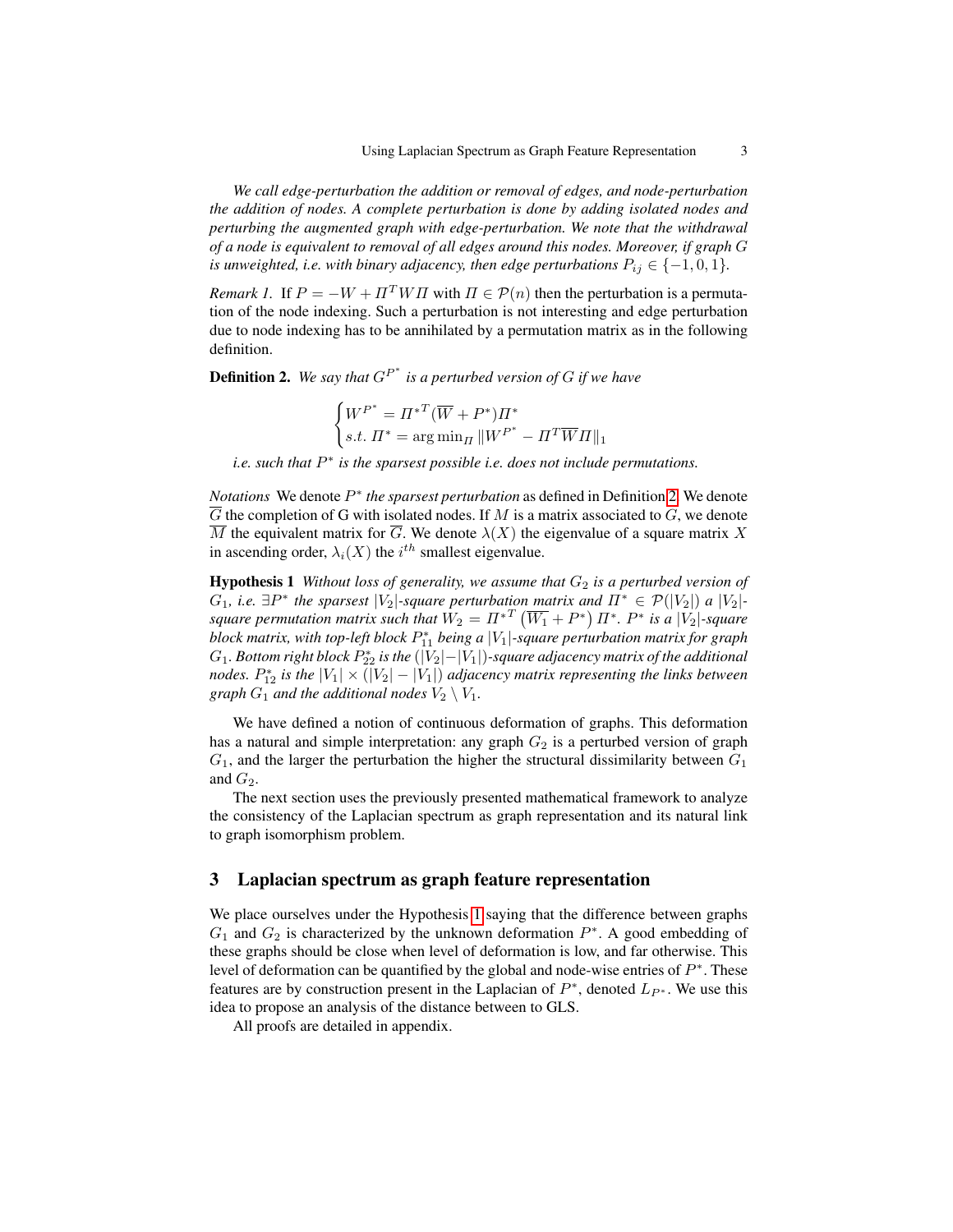#### 3.1 Consistency under deformation and relation to graph isomorphism

Two graphs  $G_1$  and  $G_2$  are isomorphic if and only if  $\exists \Pi \in \mathcal{P}(|V_1|)$  such that  $L_2 =$  $\Pi^{-1}L_1\Pi$  [\[24\]](#page-11-2), hence when they are structurally equivalent irrespective to the vertex ordering. Several papers has proposed to use a notion of *divergence to graph isomophism* (DGI) to compare graphs [\[15,](#page-10-4)[31\]](#page-11-3). The DGI between graphs  $G_1$  and  $G_2$  is generally the minimal Frobenius norm of the difference between  $L_1$  and  $\Pi^{-1}L_2\Pi$ . Considering this definition, the following Lemma links the graph-isomorphism problem and the Laplacian of the hypothetical perturbation  $P^*$  and show that this divergence is the norm of  $L_{P^*}$ :

<span id="page-3-0"></span>**Lemma 1.** Using the notations from Hyp. [1,](#page-2-2) we have  $L_2 = \Pi^{*T} (\overline{L_1} + L_{P^*}) \Pi^*$ , with  $L_{P^*} = diag(P^* \mathbf{1}_{|V_1|}) - P^*$  the Laplacian of  $P^*$  and  $\mathbf{1}_n$  the *n*-dimensional unit vector. *In particular,*  $\min_{\Pi} ||L_2 - \Pi^T \overline{L_1} \Pi||_F = ||L_{P^*}||_F$ .

We remind that graph isomorphism is at best solved in quasipolynomial time [\[2\]](#page-10-5) and can not be used in practice for large graphs and datasets. The following Proposition show how the distance between GLS relaxes the isomorphism-based graph divergence.

<span id="page-3-1"></span>**Proposition [1](#page-2-2).** *Using Hypothesis 1 and Lemma [1:](#page-3-0)*  $\|\lambda(L_2) - \lambda(\overline{L_1})\|_2 \leq \|L_{P^*}\|_F$ .

The above result tells us that the higher the difference between GLS, the larger the hypothetical perturbation  $P^*$ , i.e. the higher the structural dissimilarity.

We now study the implication of GLS closeness. This problem tackles the notion of *non-isomorphic* L*-cospectrality*, i.e. the idea that two graphs can have equal eigenvalues while having different Laplacian matrix [\[7\]](#page-10-1). The following proposition gives a simple insight into the problem of spectral characterization in our perturbation-based framework:

<span id="page-3-2"></span>**Proposition 2.** We denote  $L_i = Q_i \Lambda_i Q_i^T$  the singular value decomposition (SVD) of  $L_i$  such that the diagonal of  $\Lambda_i$  is in ascending order. Therefore we have the inequality  $||L_{P^*}||_F \le ||\lambda(L_2) - \lambda(\overline{L_1})||_2 + ||\overline{H^*}^T \overline{Q_1} \Lambda_2 \overline{Q_1}^T \overline{H^*} - L_2||_F.$ 

This proposition shows that equal spectrum means equal graphs only when eigenvectors are also equal. Otherwise, L-cospectrality for non-isomorphic graphs tells us that there exists families of graphs that are not fully determined by their spectrum. These families are characterized by some structural properties such that two non-isomorphic graphs with equal Laplacian spectrum share these properties but not their adjacency [\[36\]](#page-11-4). In practice, this is not a problem. First, almost all graphs are determined by their spectrum [\[7\]](#page-10-1). Second, equal GLS indicates the precious information that graphs share common structural properties, no matter the adjacency matrix. These properties might be what we seek to represent when representing graphs for ML tasks. Third, non-isomorphic L-cospectrality concerns equally sized graphs which is not likely with respect to all possible real-life graphs. When the studied dataset contains specifically L-cospectral non-isomorphic graphs and when the task requires unique representation property, GLS is not appropriate and more sophisticated and powerful embedding methods taking for example eigenvectors into account [\[37\]](#page-11-5) should be studied and used. Otherwise, i.e. in almost every situations, according to previously presented results, GLS characterizes the graph and is directly related to the hypothetical perturbation  $P^*$ .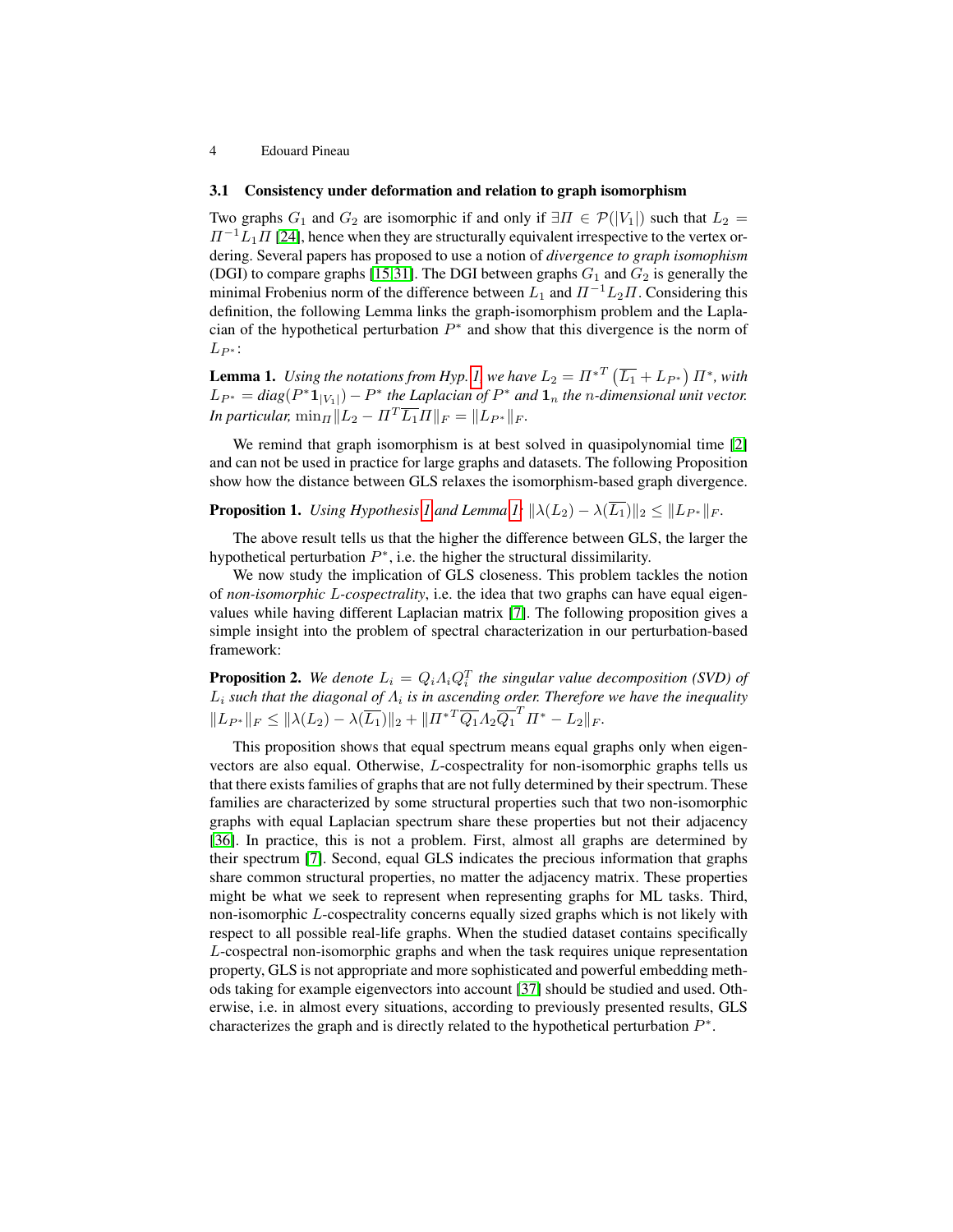Nevertheless, we accordingly propose the Proposition [3](#page-4-1) to better understand GLS proximity even when graphs are non-isomorphic cospectral.

<span id="page-4-1"></span>Proposition 3. *The closer the GLS, the closer to unitary-similarity the Laplacian matrices.*

We remind that two real  $n$ -square matrices  $A$  and  $B$  are *unitary-similarity* if there exists an orthogonal matrix O such that  $B = OAO<sup>T</sup>$ . Similarity is an *equivalence relation* on the space of square-matrices. Moreover, divergence to unitary-similarity is a relaxed version of the divergence to graph-isomorphism [\[15\]](#page-10-4), where the permutation matrix space is replaced by a unitary matrix space. Finally from Proposition [1](#page-3-1) and [3](#page-4-1) we can bound the distance between GLS as follows:

$$
\min_{O \in \mathcal{O}(|V_2|)} \|\overline{L_1} - OL_2O^T\|_F \le \|\lambda(\overline{L_1}) - \lambda(L_2)\|_2 \le \|L_{P^*}\|
$$

In this section, we have shown that structural similarity (divergence) between graphs can be reasonably approximated by the similarity (divergence) between their GLS.

#### 3.2 Laplacian spectrum as whole-graph representation in practice

Previous section showed the capacity of the distance between Laplacian spectrum to serve as proxy for graph similarity. In practice, a fixed embedding dimension  $d$  must be chosen for all graphs in dataset  $D$ . According to previous analysis, the most obvious dimension is  $d = \max_{G \in \mathcal{D}} |V|$  and all graphs with less than d nodes may be padded with isolated nodes. We note that padding with isolated nodes is equivalent than adding zeros in the GLS. Nevertheless, in some datasets, some graphs can be significantly larger and the padding can become abusive. We therefore propose for these graph to have  $d < \max_{G \in \mathcal{D}} |V|$ . We simply truncate the GLS such that we keep only the highest d eigenvalues. This method also enables to save computation time.

The problem with this method is that we may lose information for graphs with more than  $d$  nodes. In practice, for large graphs, the contribution of the lowest eigenvalues to the distance between GLS as a proxy for graph divergence is negligible. In particular, large graph have many sparse areas, such that many eigenvalues are very low, hence truncating the bottom part of the GLS may not be a problem. We assess the impact of the truncation in the experimental section.

Though, we can also propose several ways to avoid this problem, like embedding the lowest eigenvalues with simple statistics, like moments or histograms. In the experimental section, we do not use this trick.

## <span id="page-4-0"></span>4 Experiments

All experiments can be reproduced using the code provided at the following address: [https://github.com/edouardpineau/Using-Laplacian-Spectrum](https://github.com/edouardpineau/Using-Laplacian-Spectrum-as-Graph-Feature-Representation)[as-Graph-Feature-Representation](https://github.com/edouardpineau/Using-Laplacian-Spectrum-as-Graph-Feature-Representation)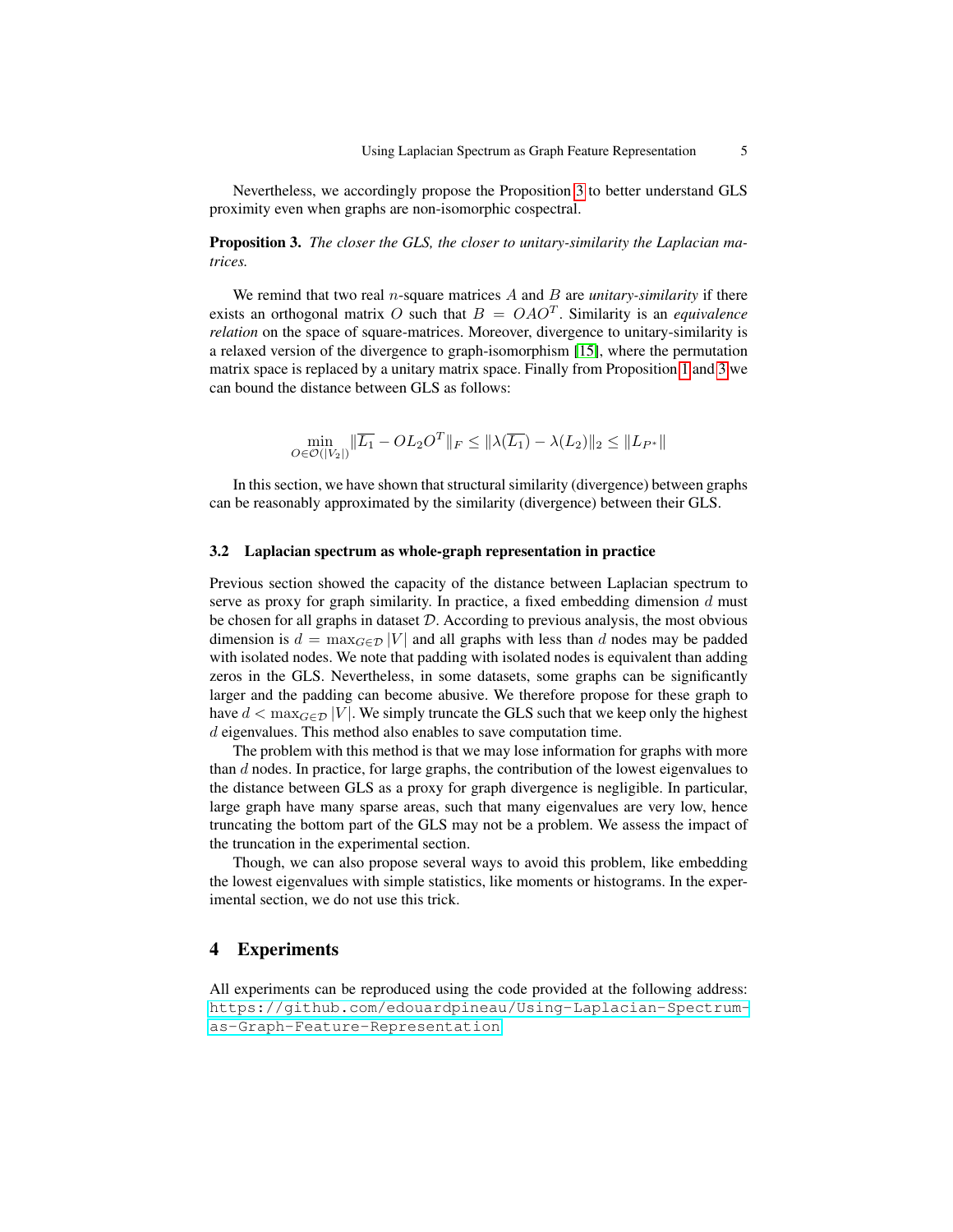#### 4.1 Preliminary experiments

As a first illustration of deformation-based results presented in Section [3,](#page-2-0) we propose to use Erdos-Rényi random graphs [\[12\]](#page-10-6) with parameter  $p = 0.05$ . We focus on three simple experiments.

First, the distance between the Laplacian spectrum of a graph and a perturbed version of this graph is related to the number of perturbations. We can find the experimental illustration in Figure [1](#page-5-0) (similar to those in [\[40\]](#page-11-6)). We see that the number of perturbations is directly related to the distance between GLS features for edge addition and edge withdrawal. A relation between graph sparsity and Laplacian eigenvalues can be seen for example through the Gershgorin circle theorem [\[13\]](#page-10-7).



<span id="page-5-0"></span>Fig. 1. Experimental results to illustrate how GLS behaves under edge addition (left), edge withdrawal (right). In this case, studied adjacency and perturbation matrix are binary.

Second, we mentioned that when a graph is significantly bigger than other graphs of a dataset, we can use a truncated GLS (t-GLS). This method both saves computation time thanks to iterative eigenvalues algorithms and avoids the addition of isolated nodes in all other graphs. In Figure [3,](#page-8-1) we show results of experiments showing that t-GLS is consistent with node addition. As experimental setup, we take a reference graph with n nodes and compute its GLS. Then we add a randomly connected node and compute the t-GLS of the new graph, by keeping only the  $n$  largest eigenvalues. We repeat it 20 times. We compute the  $L_2$ -distance to reference GLS, for different levels of connectivity for the additional nodes. We first observe that the t-GLS is consistent with node addition. We also confirm our previous theoretical results by observing that the more connected the additional nodes, the higher the GLS divergence.

#### 4.2 Classification of molecular and social network graphs

We evaluate spectral feature embedding with a classification task on molecular graphs and social network graphs. Experimental setup for classification task is given in Appendix [E.](#page-14-0) We assume here that two structurally close graphs belong to the same class. We challenge this assumption with the following experiments.

We propose to compare GLS-based classification results to those obtained by featurebased and deep learning methods. Standard graph feature representation methods are: Earth Mover's Distance [\[28\]](#page-11-7) (EMD), Pyramid Match [\[28\]](#page-11-7) (PM), Feature-Based [\[3\]](#page-10-8) (FB)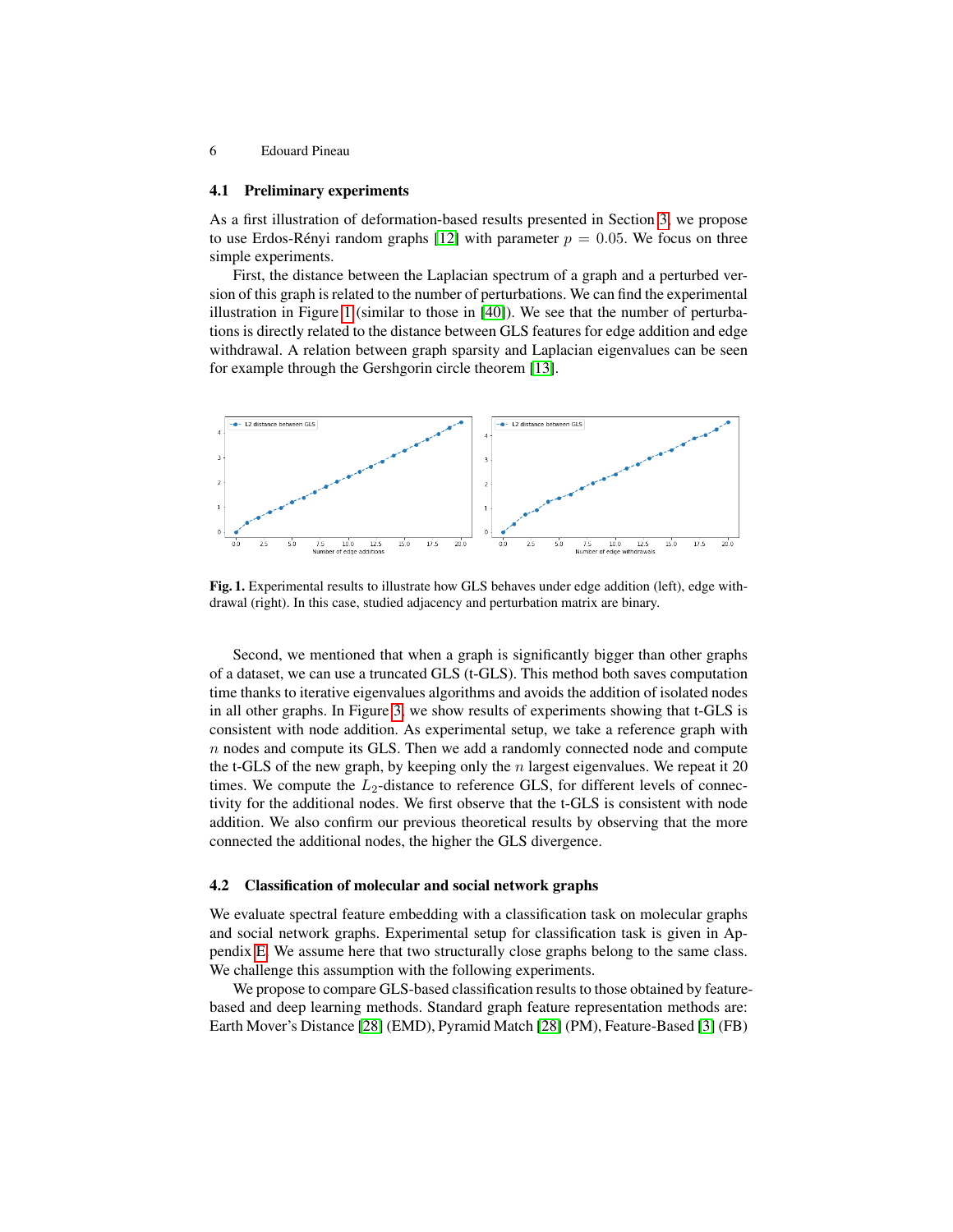

Fig. 2. Experimental results illustrate how truncated GLS behaves under iterative addition of 20 new nodes with respectively 0, 1, 2 and 3 random connections with graph, for respectively synthetic a 80-nodes Erdos-Reyni graph (left) and a 28-nodes molecular graph from MUTAG dataset (right). Horizontal dotted lines (right figure) are the quartiles 25, 50, 75 and 100 of the distances between the GLS of the 28-nodes graph and the other 187 graphs of the dataset.

and Dynamic-Based Features [\[14\]](#page-10-9) (DyF). All of these methods use support vector classifier (SVC) over extracted features. Deep learning methods are: Variational Recurrent Graph Classifier [\[30\]](#page-11-8) (VRGC), Graph Convolutional Network [\[19\]](#page-10-10) (GCN), Deep Graph CNN [\[46\]](#page-11-9) (DGCNN), Capsule GNN [\[41\]](#page-11-10) (CapsGNN), Graph Isomorphism Network [\[42\]](#page-11-11) (GIN) and GraphSAGE [\[17\]](#page-10-11). All deep learning methods are end-to-end graph classifers. A description of these models is given in the related work, Section [5.](#page-8-0)

All values reported in Table [1](#page-7-0) and Table [2](#page-7-1) are taken from the above-mentioned papers.

<span id="page-6-0"></span>*Molecular graphs* We use five datasets for the experiments: Mutag (MT), Enzymes (EZ), Proteins Full (PF), Dobson and Doig (DD) and National Cancer Institute (NCI1) [\[18\]](#page-10-12). All graphs are chemical components. Nodes are atoms or molecules and edges represent checmical or electrostatic bindings. We note that molecular graphs contain node attributes, that are used by some models presented in Table [1.](#page-7-0) We let the question of the relevance of comparing models with slightly different inputs to the discretion of the reader. Description and statistics of molecular datasets are presented in Table [3,](#page-15-0) Appendix [F.](#page-15-1)

*Social network graphs* We use five datasets for the experiments: IMDB-Binary (IMBD-B), IMDB-Multi (IMDB-M), REDDIT-Binary (REDDIT-B), REDDIT-5K-Multi (REDDIT-M) and COLLAB. All graphs are social networks. The graphs of these datasets do not contain node attributes. Therefore, we can more appropriately compare GLS + SVC to deep learning based classification. Statistics about social networks datasets are presented in Table [4,](#page-16-0) Appendix [F.](#page-15-1)

*Analysis of the results* The classification results above illustrate the capacity of GLS to capture graph structural information, under the assumption that structurally close graphs belong to the same class. The graph neural-networks are globally more expressive since they can leverage specific information for graph classification since is end-to-end. In particular, they obtain strong results when there are node labels (see molecular experiments [4.2\)](#page-6-0). Nevertheless, GLS is a simple way to represent graphs in an unsupervised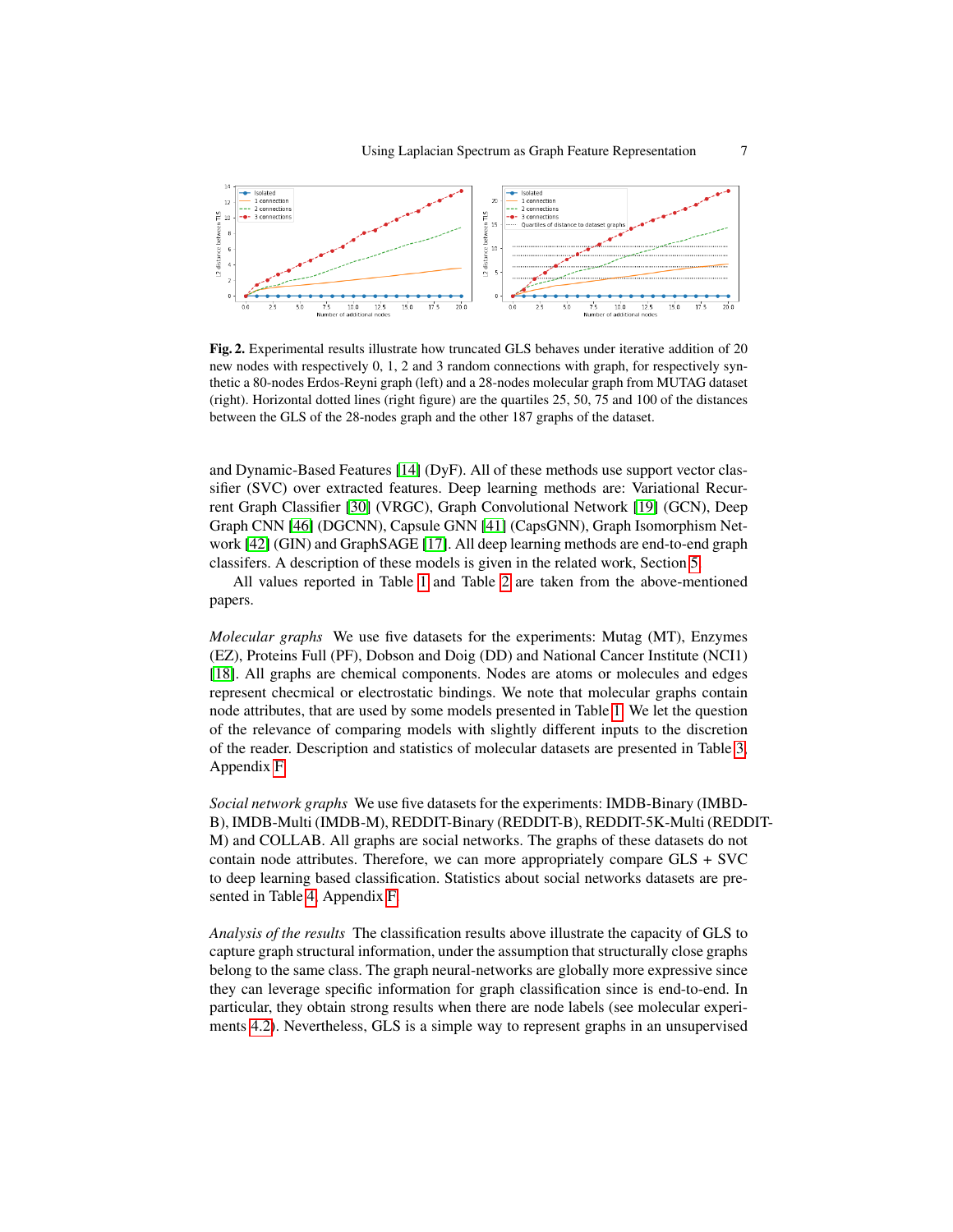|              | MT             | EZ.            | PF             | DD                       | NCI1           |
|--------------|----------------|----------------|----------------|--------------------------|----------------|
| $EMD + SVC$  | $86.1 + 0.8$   | $36.8 \pm 0.8$ |                |                          | $72.7 + 0.2$   |
| $PM + SVC$   | $85.6 \pm 0.6$ | $28.2 \pm 0.4$ |                | $75.6 \pm 0.6$           | $69.7 \pm 0.1$ |
| $FB + SVC$   | $84.7 \pm 2.0$ | $29.0 \pm 1.2$ | $70.0 \pm 1.3$ |                          | $62.9 \pm 1.0$ |
| $DyF + SVC$  | $86.3 + 1.3$   | $26.6 \pm 1.2$ | $73.1 \pm 0.4$ | $\overline{\phantom{a}}$ | $66.6 \pm 0.3$ |
| $FGSD + SVC$ | 92.1           |                | 73.4           | 77.1                     | 79.8           |
| <b>VRGC</b>  | $86.3 + 8.6$   | $48.4 + 6.2$   | $74.8 + 3.0$   |                          | $80.7 + 2.2$   |
| $GCN^*$      | $85.6 \pm 5.8$ |                | $76.0 \pm 3.2$ |                          | $80.2 \pm 2.0$ |
| $DGCNN*$     | $85.8 \pm 1.7$ | $51.0 \pm 7.3$ | $75.5 \pm 0.9$ | $79.4 + 0.9$             | $74.4 \pm 0.5$ |
| $CapsGNN^*$  | $86.7 \pm 6.9$ | $54.7 + 5.7$   | $76.3 + 3.6$   | $75.4 + 4.2$             | $78.4 + 1.6$   |
| $GIN-0*$     | $89.4 \pm 5.6$ |                | $76.2 \pm 2.8$ |                          | $82.7 \pm 1.7$ |
| GraphSAGE*   | $85.1 \pm 7.6$ |                | $75.9 \pm 3.2$ |                          | $77.7 \pm 1.5$ |
| $GLS + SVC$  | $87.9 + 7.0$   | $40.7 \pm 6.3$ | $75.3 + 3.5$   | $74.3 + 3.5$             | $73.3 + 2.1$   |

<span id="page-7-0"></span>**Table 1.** Accuracy  $(\%)$  of classification with different graph representations, on molecular graphs. SVC stands for support vector classifier. Comparative models are divided into two groups: feature + SVC and end-to-end deep learning. \*Models using node attributes.

|                                         | <b>IMDB-B</b>                 |                                              |                                                                                                                                                                                                                                                                                                                                                                                                                                                           | IMDB-M REDDIT-B REDDIT-M COLLAB                                                        |                |
|-----------------------------------------|-------------------------------|----------------------------------------------|-----------------------------------------------------------------------------------------------------------------------------------------------------------------------------------------------------------------------------------------------------------------------------------------------------------------------------------------------------------------------------------------------------------------------------------------------------------|----------------------------------------------------------------------------------------|----------------|
| GCN                                     | $74.0 \pm 3.4$ 51.9 $\pm$ 3.8 |                                              | <b>Contact Contact</b>                                                                                                                                                                                                                                                                                                                                                                                                                                    | <b>Contractor</b>                                                                      | $79.0 \pm 1.8$ |
| <b>DGCNN</b>                            |                               | $70.0 \pm 0.9$ $47.8 \pm 0.9$ $76.0 \pm 1.7$ |                                                                                                                                                                                                                                                                                                                                                                                                                                                           | <b>Contractor</b>                                                                      | $73.8 \pm 0.5$ |
| CapsGNN                                 | $73.1 \pm 4.8$ $50.3 \pm 2.7$ |                                              | $\mathcal{L}^{\mathcal{L}}(\mathcal{L}^{\mathcal{L}}(\mathcal{L}^{\mathcal{L}}(\mathcal{L}^{\mathcal{L}}(\mathcal{L}^{\mathcal{L}}(\mathcal{L}^{\mathcal{L}}(\mathcal{L}^{\mathcal{L}}(\mathcal{L}^{\mathcal{L}}(\mathcal{L}^{\mathcal{L}}(\mathcal{L}^{\mathcal{L}}(\mathcal{L}^{\mathcal{L}}(\mathcal{L}^{\mathcal{L}}(\mathcal{L}^{\mathcal{L}}(\mathcal{L}^{\mathcal{L}}(\mathcal{L}^{\mathcal{L}}(\mathcal{L}^{\mathcal{L}}(\mathcal{L}^{\mathcal{L$ | $52.9 \pm 1.5$ 79.6 $\pm$ 0.9                                                          |                |
| $\mathrm{GIN}\text{-}0$                 |                               | $75.1 \pm 5.1$ $52.3 \pm 2.8$                |                                                                                                                                                                                                                                                                                                                                                                                                                                                           | $92.4 \pm 2.5$ $57.5 \pm 1.5$ $80.2 \pm 1.9$                                           |                |
| GraphSAGE $72.3 \pm 5.3$ 50.9 $\pm 2.2$ |                               |                                              | $\sim 100$ km s $^{-1}$                                                                                                                                                                                                                                                                                                                                                                                                                                   |                                                                                        |                |
|                                         |                               |                                              |                                                                                                                                                                                                                                                                                                                                                                                                                                                           | GLS + SVC   $73.2 \pm 4.2$ 48.5 $\pm 2.5$ 87.4 $\pm 3.4$ 52.0 $\pm 1.8$ 78.5 $\pm 1.1$ |                |

<span id="page-7-1"></span>Table 2. Classification accuracy (%) of different deep learning based models plus ours over standard social networks datasets. Graphs of these datasets does not have node features. SVC stands for support vector classifier.

manner, with theoretical background, simplicity of implementation (eigendecomposition is accessible to anyone interested in any computer) and competitive downstream classification results.

*On the reasonability of using truncated GLS* We assess the impact of truncating the GLS. Using truncated GLS (t-GLS) enables to (1) reduce the computational cost for large graphs and (2) reduce the dimensionality of the graph representation for all graphs. Results are presented in Figure [3](#page-8-1) for molecular datasets.

We see that truncating GLS is not highly impacting classification results. Only EN-ZYMES multi-class classification, which is a particularly difficult task (see experiments in Section [4.2\)](#page-6-0), suffers from truncation. Additional insight about the t-GLS is given in Appendix [G.](#page-16-1)

*Computation analysis* GLS extraction is a quick task, thanks to very efficient eigendecomposition algorithms for sparse graph matrices [\[16\]](#page-10-3). For example the complete set of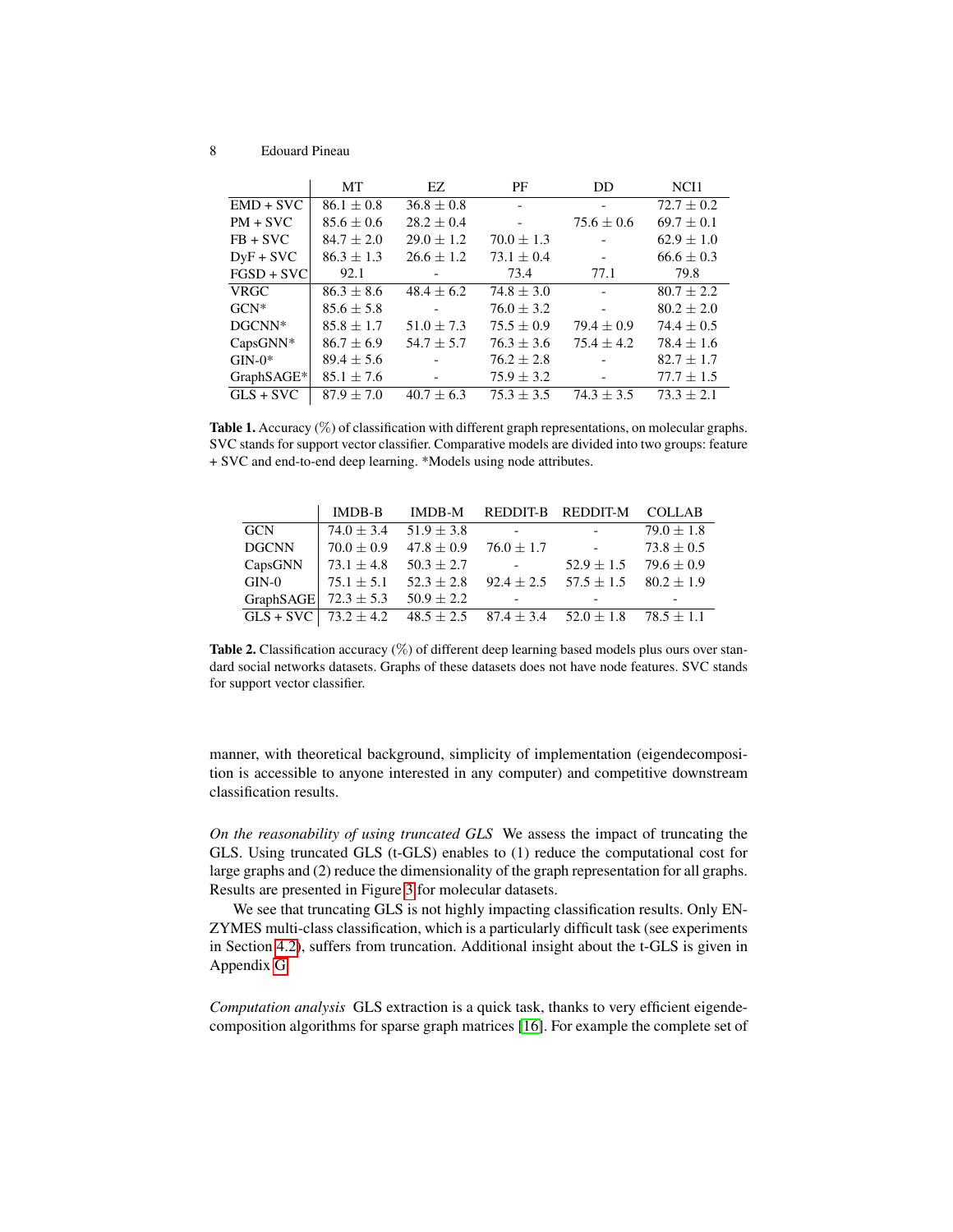

<span id="page-8-1"></span>Fig. 3. Illustration of the impact of the truncation in term of classification accuracy of the molecular graphs. We represent the impact relatively to the 95-percentile truncation adopted for classification experiments.

molecular experiments (embedding + SVM) took approximately 5 minutes on a single CPU, most of it dedicated to the computation of largest graphs of DD.

## <span id="page-8-0"></span>5 Related work

We propose to divide graph feature representation into three categories: graph kernel methods, feature-based methods and deep learning.

*Graph kernel methods* Kernel methods create a high-dimensional feature representation of data. The *kernel trick* [\[33\]](#page-11-12) avoids to compute explicitly the coordinates in the feature space, only the inner product between all pairs of data image: it is an *implicit embedding methods*. These methods are applied to graphs [\[27,](#page-11-13)[28\]](#page-11-7). It consists in performing pairwise comparisons between atomic substructures of the graphs until a good representative dictionary is found. The embedding of a graph is then the number of occurrences of these substructures within it. These substructures can be graphlets [\[43\]](#page-11-14), subtree patterns [\[34\]](#page-11-15), random walks [\[38\]](#page-11-16) or paths [\[6\]](#page-10-13). The main difficulty lives in the choice of appropriate algorithm and kernel that accept graphs with variable size and capture useful feature for downstream task. Moreover, kernel methods can be computationally expensive but techniques like the Nystrm algorithm [\[39\]](#page-11-17) allow to lower the number of comparison with a low rank approximation of the similarity matrix.

*Feature-based methods* Feature-based representation methods [\[3\]](#page-10-8) represent each graph as the concatenation of features. Generally, the feature-based representation can offer a certain degree of interpretability and transparency. The most basic ones are the number of nodes or edges, the histogram of node degrees. These simple graph-level features offers by construction the sought isormorphism-invariance but suffer from low expressiveness. More sophisticated algorithms consider features based on attributes of random walks on the graph [\[14\]](#page-10-9) while others are graphlet based [\[21\]](#page-10-14). [\[20\]](#page-10-15) explicitly built permutation-invariant features by mapping the adjacency matrix to a function on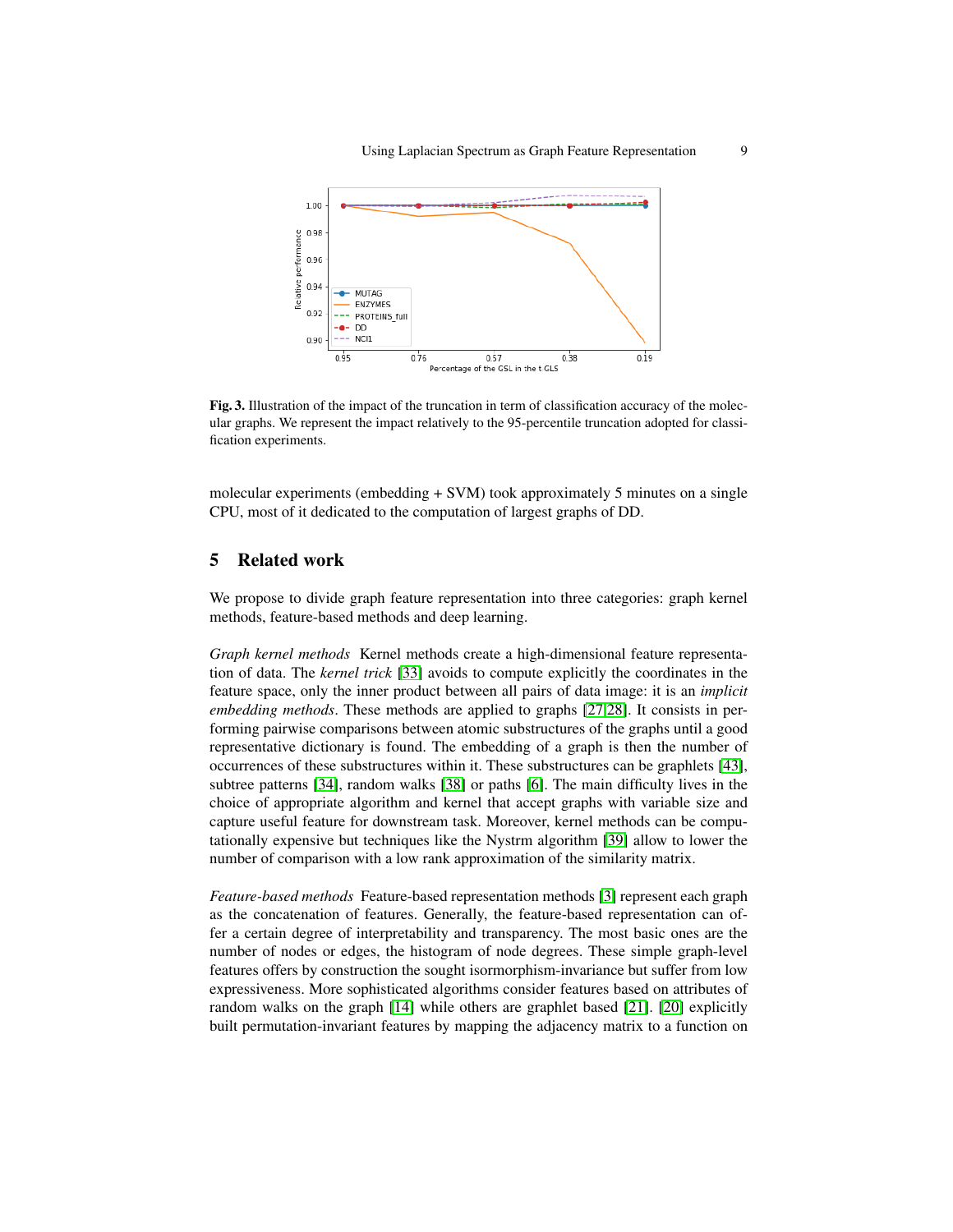the symmetric group. [\[37\]](#page-11-5) proposed a family of graph spectral distances to build graph features. Experimental work in [\[22\]](#page-10-16) used normalized Laplacian spectrum with random forest for graph classification with promising results. [\[40\]](#page-11-6) analyzes the cospectrality of different graph matrices and studies experimentally the representational power of their spectra. These two last works are directly related to the current work. Nevertheless, in both cases, the theoretical analysis is absent and comparative experiment with current benchmarks and methods is limited. in this paper we propose a response to these concerns.

*Deep learning based methods* GNNs learn representation of nodes of a graph by leveraging together their attributes, information on neighboring nodes and the attributes of the connecting edges. When graphs have no vertex features, the node degrees are used instead. To create graph-level representation instead of node representation, node embeddings are pooled by a permutation invariant readout function like summation or more sophisticated information preserving ones [\[44](#page-11-18)[,46\]](#page-11-9). A condition of optimality for readout function is presented in [\[42\]](#page-11-11). Recently, [\[41\]](#page-11-10) levraged capsule networks [\[32\]](#page-11-19), neural units designed to enable to better preserve information at pooling time. Other popular evolution of GNNs formulate convolution-like operations on graphs. Formulation in spectral domain [\[8,](#page-10-17)[10\]](#page-10-18) is limited to the processing of different signals on a single graph structure, because they rely on the fixed spectrum of the Laplacian. Conversly, formulation in spatial domain are not limited to one graph structure [\[1](#page-9-0)[,11,](#page-10-19)[26,](#page-11-20)[17\]](#page-10-11) and can infer information from unseen graph structures. At the same time, alternative to GNN exist and are related to random walk embedding. In [\[23\]](#page-10-20), neural networks help to sample paths which preserve significant graph properties. Other approaches transforms graphs into sequence of nodes embedding passed into a recurrent neural network (RNN) [\[45,](#page-11-21)[30\]](#page-11-8) to get useful embedding. These models do not inherently include isomorphisminvariance but greedy learn it by seeing the same graph numerous times with different node ordering and embedding. These methods are powerful and globally obtain a high level of expressiveness (see experimental section [4.2\)](#page-6-0).

## 6 Conclusion

In this paper, we analyzed the graph Laplacian spectrum (GLS) as whole graph representation. In particular, we showed that comparing two GLS is a good proxy for the divergence between two graphs in term of structural information. We coupled these results to the natural invariance to isomorphism, the simplicity of implementation, the computational efficiency offered by modern randomized algorithms and the rare occurrence of detrimental L-cospectral non-isomorphic graphs to propose the GLS as a strong baseline graph feature representation.

## References

<span id="page-9-0"></span>1. Atwood, J., Towsley, D.: Diffusion-convolutional neural networks. In: Advances in Neural Information Processing Systems. pp. 1993–2001 (2016)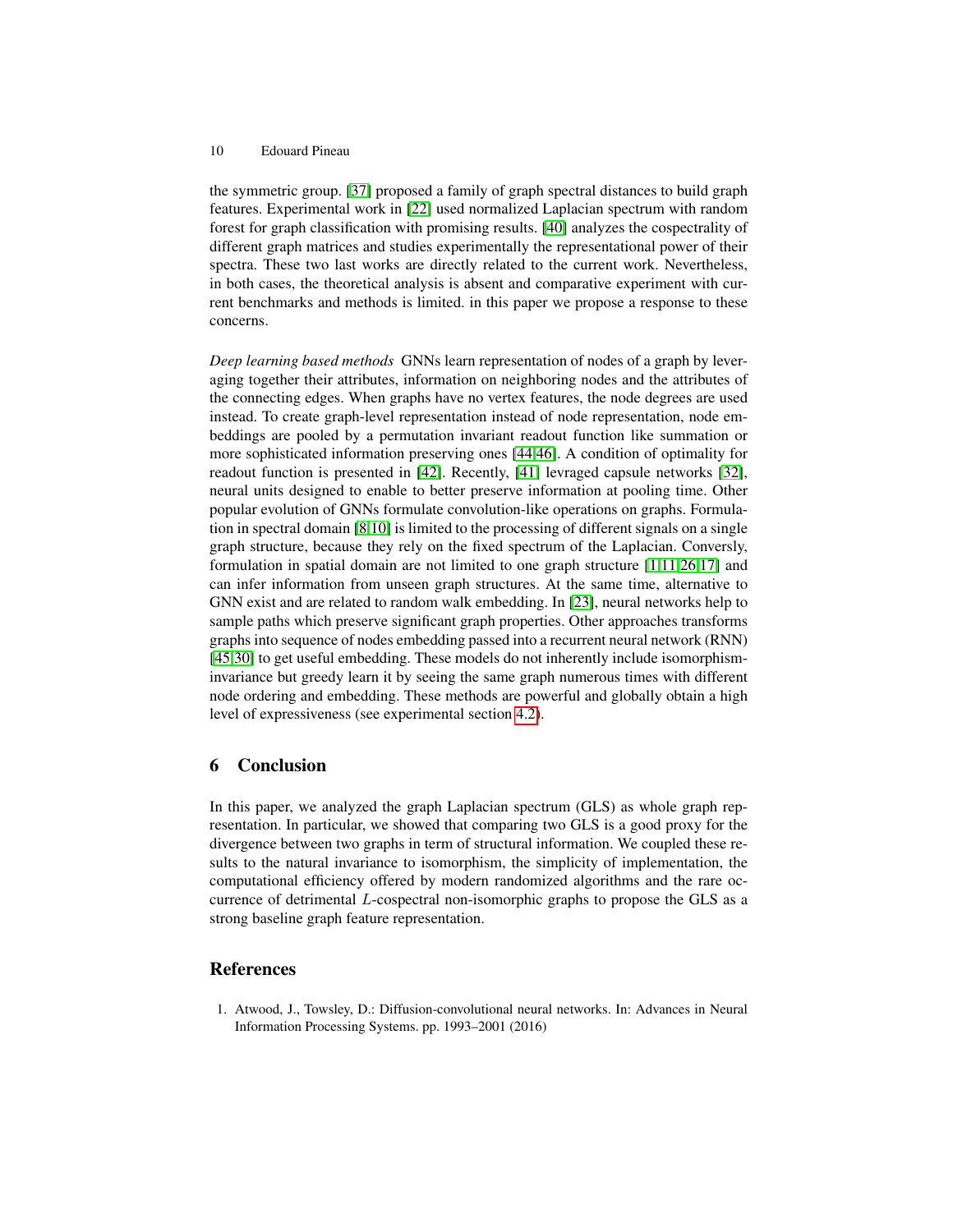- <span id="page-10-5"></span>2. Babai, L.: Graph isomorphism in quasipolynomial time. In: Proceedings of the forty-eighth annual ACM symposium on Theory of Computing. pp. 684–697. ACM (2016)
- <span id="page-10-8"></span>3. Barnett, I., Malik, N., Kuijjer, M.L., Mucha, P.J., Onnela, J.P.: Feature-based classification of networks. arXiv preprint arXiv:1610.05868 (2016)
- <span id="page-10-0"></span>4. Belkin, M., Niyogi, P.: Laplacian eigenmaps and spectral techniques for embedding and clustering. In: Advances in neural information processing systems. pp. 585–591 (2002)
- <span id="page-10-2"></span>5. Bonald, T., Hollocou, A., Lelarge, M.: Weighted spectral embedding of graphs. In: 2018 56th Annual Allerton Conference on Communication, Control, and Computing (Allerton). pp. 494–501. IEEE (2018)
- <span id="page-10-13"></span>6. Borgwardt, K.M., Kriegel, H.P.: Shortest-path kernels on graphs. In: Data Mining, Fifth IEEE International Conference on. pp. 8–pp. IEEE (2005)
- <span id="page-10-1"></span>7. Brouwer, A.E., Haemers, W.H.: Spectra of graphs. Springer Science & Business Media (2011)
- <span id="page-10-17"></span>8. Bruna, J., Zaremba, W., Szlam, A., LeCun, Y.: Spectral networks and locally connected networks on graphs. arXiv preprint arXiv:1312.6203 (2013)
- <span id="page-10-21"></span>9. Cawley, G.C., Talbot, N.L.: On over-fitting in model selection and subsequent selection bias in performance evaluation. Journal of Machine Learning Research 11(Jul), 2079–2107 (2010)
- <span id="page-10-18"></span>10. Defferrard, M., Bresson, X., Vandergheynst, P.: Convolutional neural networks on graphs with fast localized spectral filtering. In: Advances in Neural Information Processing Systems. pp. 3844–3852 (2016)
- <span id="page-10-19"></span>11. Duvenaud, D.K., Maclaurin, D., Iparraguirre, J., Bombarell, R., Hirzel, T., Aspuru-Guzik, A., Adams, R.P.: Convolutional networks on graphs for learning molecular fingerprints. In: Advances in neural information processing systems. pp. 2224–2232 (2015)
- <span id="page-10-6"></span>12. Erdős, P., Rényi, A.: On random graphs i. Publ. Math. Debrecen 6, 290-297 (1959)
- <span id="page-10-7"></span>13. Gershgorin, S.A.: Uber die abgrenzung der eigenwerte einer matrix (6), 749–754 (1931)
- <span id="page-10-9"></span>14. Gómez, L.G., Delvenne, J.C.: Dynamics based features for graph classification. In: Benelearn 2017: Proceedings of the Twenty-Sixth Benelux Conference on Machine Learning, Technische Universiteit Eindhoven, 9-10 June 2017. p. 131
- <span id="page-10-4"></span>15. Grohe, M., Rattan, G., Woeginger, G.J.: Graph similarity and approximate isomorphism. In: 43rd International Symposium on Mathematical Foundations of Computer Science (MFCS 2018). Schloss Dagstuhl-Leibniz-Zentrum fuer Informatik (2018)
- <span id="page-10-3"></span>16. Halko, N., Martinsson, P.G., Tropp, J.A.: Finding structure with randomness: Probabilistic algorithms for constructing approximate matrix decompositions. SIAM review 53(2), 217– 288 (2011)
- <span id="page-10-11"></span>17. Hamilton, W., Ying, Z., Leskovec, J.: Inductive representation learning on large graphs. In: Advances in Neural Information Processing Systems. pp. 1024–1034 (2017)
- <span id="page-10-12"></span>18. Kersting, K., Kriege, N.M., Morris, C., Mutzel, P., Neumann, M.: Benchmark data sets for graph kernels (2016), <http://graphkernels.cs.tu-dortmund.de>
- <span id="page-10-10"></span>19. Kipf, T.N., Welling, M.: Semi-supervised classification with graph convolutional networks. arXiv preprint arXiv:1609.02907 (2016)
- <span id="page-10-15"></span>20. Kondor, R., Borgwardt, K.M.: The skew spectrum of graphs. In: Proceedings of the 25th international conference on Machine learning. pp. 496–503. ACM (2008)
- <span id="page-10-14"></span>21. Kondor, R., Shervashidze, N., Borgwardt, K.M.: The graphlet spectrum. In: Proceedings of the 26th Annual International Conference on Machine Learning. pp. 529–536. ACM (2009)
- <span id="page-10-16"></span>22. de Lara, N., Pineau, E.: A simple baseline algorithm for graph classification. Relational Representation Learning, NeurIPS Workshop (2018)
- <span id="page-10-20"></span>23. Li, C., Ma, J., Guo, X., Mei, Q.: Deepcas: An end-to-end predictor of information cascades. In: Proceedings of the 26th International Conference on World Wide Web. pp. 577–586. International World Wide Web Conferences Steering Committee (2017)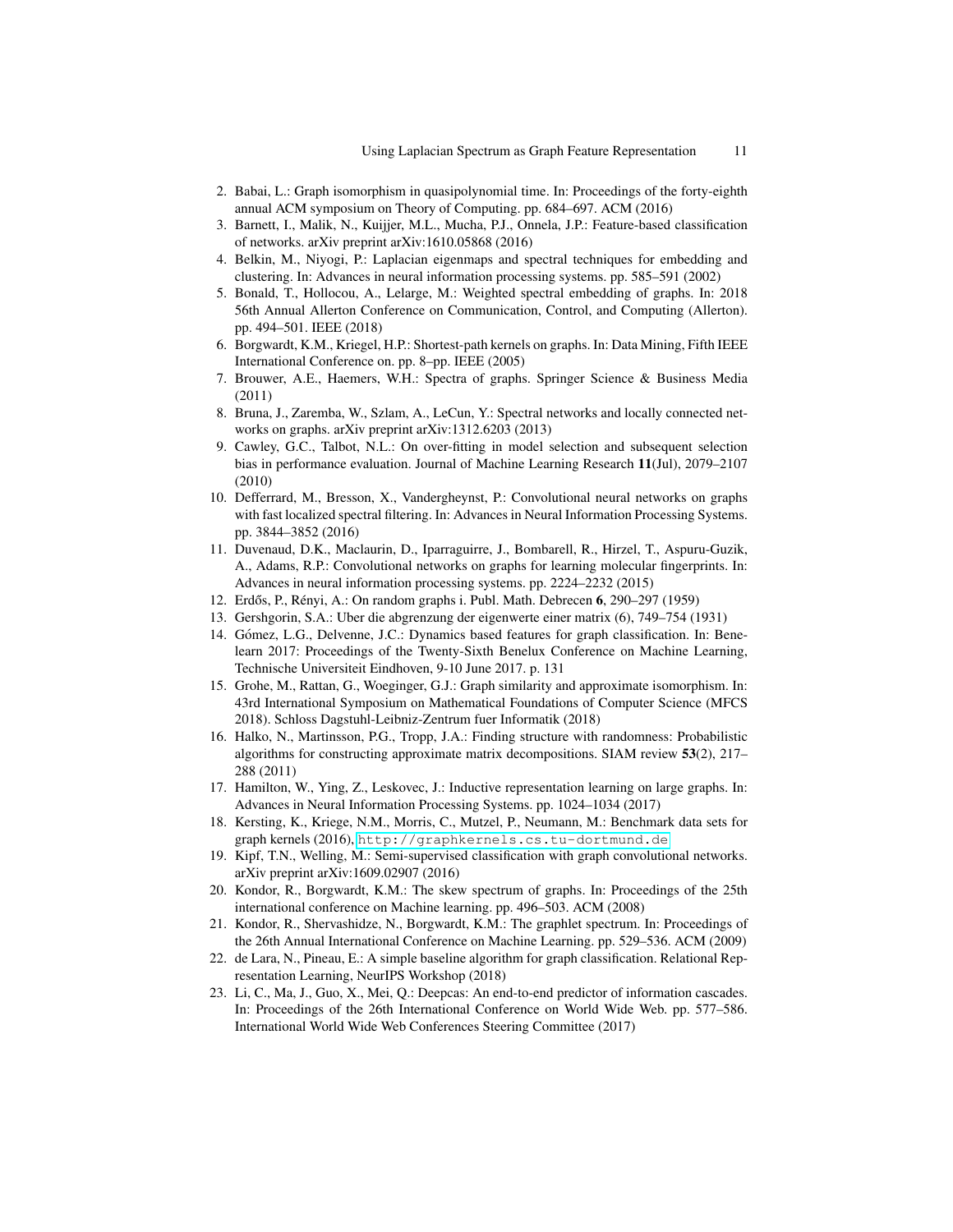- 12 Edouard Pineau
- <span id="page-11-2"></span>24. Merris, R.: Laplacian matrices of graphs: a survey. Linear algebra and its applications 197, 143–176 (1994)
- <span id="page-11-0"></span>25. Newman, M.E.: Spectral methods for community detection and graph partitioning. Physical Review E 88(4), 042822 (2013)
- <span id="page-11-20"></span>26. Niepert, M., Ahmed, M., Kutzkov, K.: Learning convolutional neural networks for graphs. In: International conference on machine learning. pp. 2014–2023 (2016)
- <span id="page-11-13"></span>27. Nikolentzos, G., Meladianos, P., Limnios, S., Vazirgiannis, M.: A degeneracy framework for graph similarity. In: IJCAI. pp. 2595–2601 (2018)
- <span id="page-11-7"></span>28. Nikolentzos, G., Meladianos, P., Vazirgiannis, M.: Matching node embeddings for graph similarity. In: AAAI. pp. 2429–2435 (2017)
- <span id="page-11-22"></span>29. Pedregosa, F., Varoquaux, G., Gramfort, A., Michel, V., Thirion, B., Grisel, O., Blondel, M., Prettenhofer, P., Weiss, R., Dubourg, V., et al.: Scikit-learn: Machine learning in python. Journal of machine learning research 12(Oct), 2825–2830 (2011)
- <span id="page-11-8"></span>30. Pineau, E., de Lara, N.: Variational recurrent neural networks for graph classification. In: Representation Learning on Graphs and Manifolds Workshop (2019)
- <span id="page-11-3"></span>31. Rameshkumar, A., Palanikumar, R., Deepa, S.: Laplacian matrix in algebraic graph theory. Journal Impact Factor pp. 0–489 (2013)
- <span id="page-11-19"></span>32. Sabour, S., Frosst, N., Hinton, G.E.: Dynamic routing between capsules. In: Advances in neural information processing systems. pp. 3856–3866 (2017)
- <span id="page-11-12"></span>33. Shawe-Taylor, J., Cristianini, N., et al.: Kernel methods for pattern analysis. Cambridge university press (2004)
- <span id="page-11-15"></span>34. Shervashidze, N., Schweitzer, P., Leeuwen, E.J.v., Mehlhorn, K., Borgwardt, K.M.: Weisfeiler-lehman graph kernels. Journal of Machine Learning Research 12(Sep), 2539– 2561 (2011)
- <span id="page-11-1"></span>35. Shuman, D.I., Ricaud, B., Vandergheynst, P.: Vertex-frequency analysis on graphs. Applied and Computational Harmonic Analysis 40(2), 260–291 (2016)
- <span id="page-11-4"></span>36. Van Dam, E.R., Haemers, W.H.: Which graphs are determined by their spectrum? Linear Algebra and its applications 373, 241–272 (2003)
- <span id="page-11-5"></span>37. Verma, S., Zhang, Z.L.: Hunt for the unique, stable, sparse and fast feature learning on graphs. In: Advances in Neural Information Processing Systems. pp. 88–98 (2017)
- <span id="page-11-16"></span>38. Vishwanathan, S.V.N., Schraudolph, N.N., Kondor, R., Borgwardt, K.M.: Graph kernels. Journal of Machine Learning Research 11(Apr), 1201–1242 (2010)
- <span id="page-11-17"></span>39. Williams, C.K., Seeger, M.: Using the nyström method to speed up kernel machines. In: Advances in neural information processing systems. pp. 682–688 (2001)
- <span id="page-11-6"></span>40. Wilson, R.C., Zhu, P.: A study of graph spectra for comparing graphs and trees. Pattern Recognition 41(9), 2833–2841 (2008)
- <span id="page-11-10"></span>41. Xinyi, Z., Chen, L.: Capsule graph neural network. International Conference on Learning Representations (2018)
- <span id="page-11-11"></span>42. Xu, K., Hu, W., Leskovec, J., Jegelka, S.: How powerful are graph neural networks? International Conference on Learning Representations (2019)
- <span id="page-11-14"></span>43. Yanardag, P., Vishwanathan, S.: Deep graph kernels. In: Proceedings of the 21th ACM SIGKDD International Conference on Knowledge Discovery and Data Mining. pp. 1365– 1374. ACM (2015)
- <span id="page-11-18"></span>44. Ying, Z., You, J., Morris, C., Ren, X., Hamilton, W., Leskovec, J.: Hierarchical graph representation learning with differentiable pooling. In: Advances in Neural Information Processing Systems. pp. 4800–4810 (2018)
- <span id="page-11-21"></span>45. You, J., Ying, R., Ren, X., Hamilton, W., Leskovec, J.: Graphrnn: Generating realistic graphs with deep auto-regressive models. In: International Conference on Machine Learning. pp. 5694–5703 (2018)
- <span id="page-11-9"></span>46. Zhang, M., Cui, Z., Neumann, M., Chen, Y.: An end-to-end deep learning architecture for graph classification. In: Thirty-Second AAAI Conference on Artificial Intelligence (2018)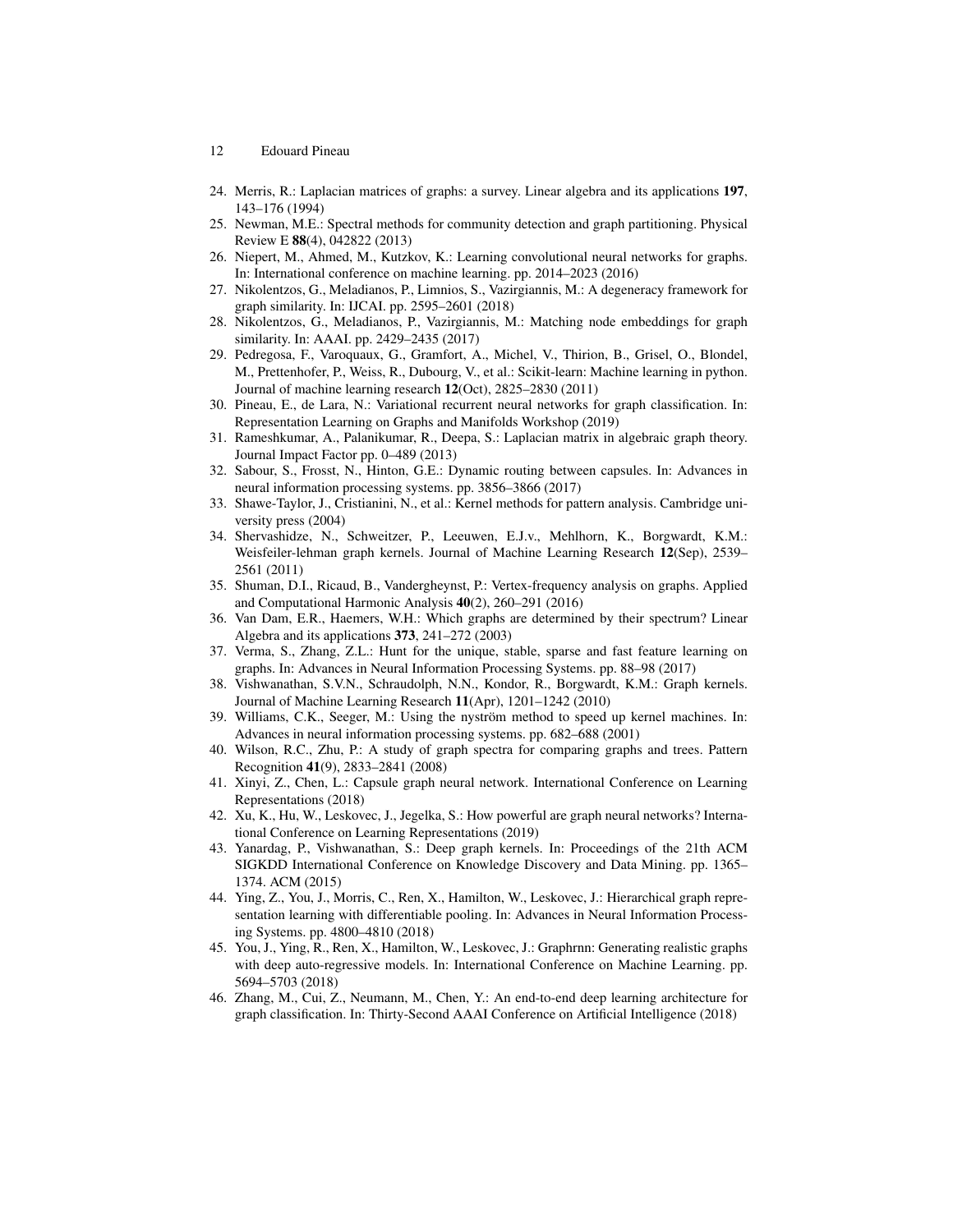## A Proof of Lemma [1](#page-3-0)

$$
L_2 = D_2 - W_2
$$
  
= diag(W<sub>2</sub>1) – W<sub>2</sub>  
= diag(\Pi^\*^T (\overline{W\_1} + P^\*) \Pi^\* 1) – \Pi^\* (\overline{W\_1} + P^\*) \Pi^\*  
= diag( $\Pi^*^T \overline{W_1} \Pi^* 1$ ) + diag( $\Pi^*^T P^* \Pi^* 1$ ) –  $\Pi^*^T \overline{W_1} \Pi^* - \Pi^*^T P^* \Pi^*$   
=  $\Pi^*^T \overline{D_1} \Pi^* - \Pi^*^T \overline{W_1} \Pi^* + \Pi^*^T D_{P^*} \Pi^* - \Pi^*^T P^* \Pi^*$   
=  $\Pi^*^T \overline{L_1} \Pi^* + \Pi^*^T L_{P^*} \Pi^*$ 

with  $L_{P^*} = \text{diag}(P^*1) - P^* = D_{P^*} - P^*$  and 1 the unit vector. Therefore,

$$
\min_{\Pi} \lVert L_2 - \Pi^T \overline{L_1} \Pi \rVert_F = \min_{\Pi} \lVert \Pi^T L_{P^*} \Pi \rVert_F = \lVert L_{P^*} \rVert_F
$$

## B Proof of Proposition [1](#page-3-1)

From lemma [1](#page-3-0) we have  $L_2 = \Pi^{*T} \overline{L_1} \Pi^* + {\Pi^{*}}^T L_{P^*} \Pi^*$ . Moreover, from Weyl's eigenvalues inequalities and since eigenvalues are isomorphism invariant:

$$
\begin{cases} \lambda_i(L_2) \leq \lambda_i(\overline{L_1}) + \lambda_{|V_2|}(L_{P^*}) \\ \lambda_i(\overline{L_1}) + \lambda_1(L_{P^*}) \leq \lambda_i(L_2) \end{cases}
$$

Hence:  $\lambda_1(L_{P^*}) \leq \lambda_i(L_2) - \lambda_i(\overline{L_1}) \leq \lambda_{|V|}(L_{P^*}).$ 

Now let  $(\lambda, x)$  be any eigen couple of a matrix  $M \in M_{n \times n}$ . We can always pick  $i \in \{1 \dots n\}$  and build x such that  $|x_i| = 1$  and  $|x_{j \neq i}| < 1$ . Hence:

$$
(Mx)_i = \lambda x_i \Longleftrightarrow \sum_{j=1}^n m_{ij} x_j = \lambda x_i
$$

$$
\Longleftrightarrow \lambda^2 \le \sum_{j=1}^n (m_{ij} x_j)^2
$$

$$
\Longrightarrow \lambda^2 \le \sum_{j=1}^n (m_{ij})^2
$$

$$
\Longrightarrow \lambda^2 \le \frac{1}{n} \sum_{i,j=1}^n m_{ij}^2
$$

Using previous results we get:

$$
\sum_{i=1}^{|V_2|} \left(\lambda_i(L_2) - \lambda_i(\overline{L_1})\right)^2 \leq |V_2| \frac{1}{|V_2|} \sum_{i,j=1}^{|V_2|} L_{P^*i,j} = ||L_{P^*}||_F^2,
$$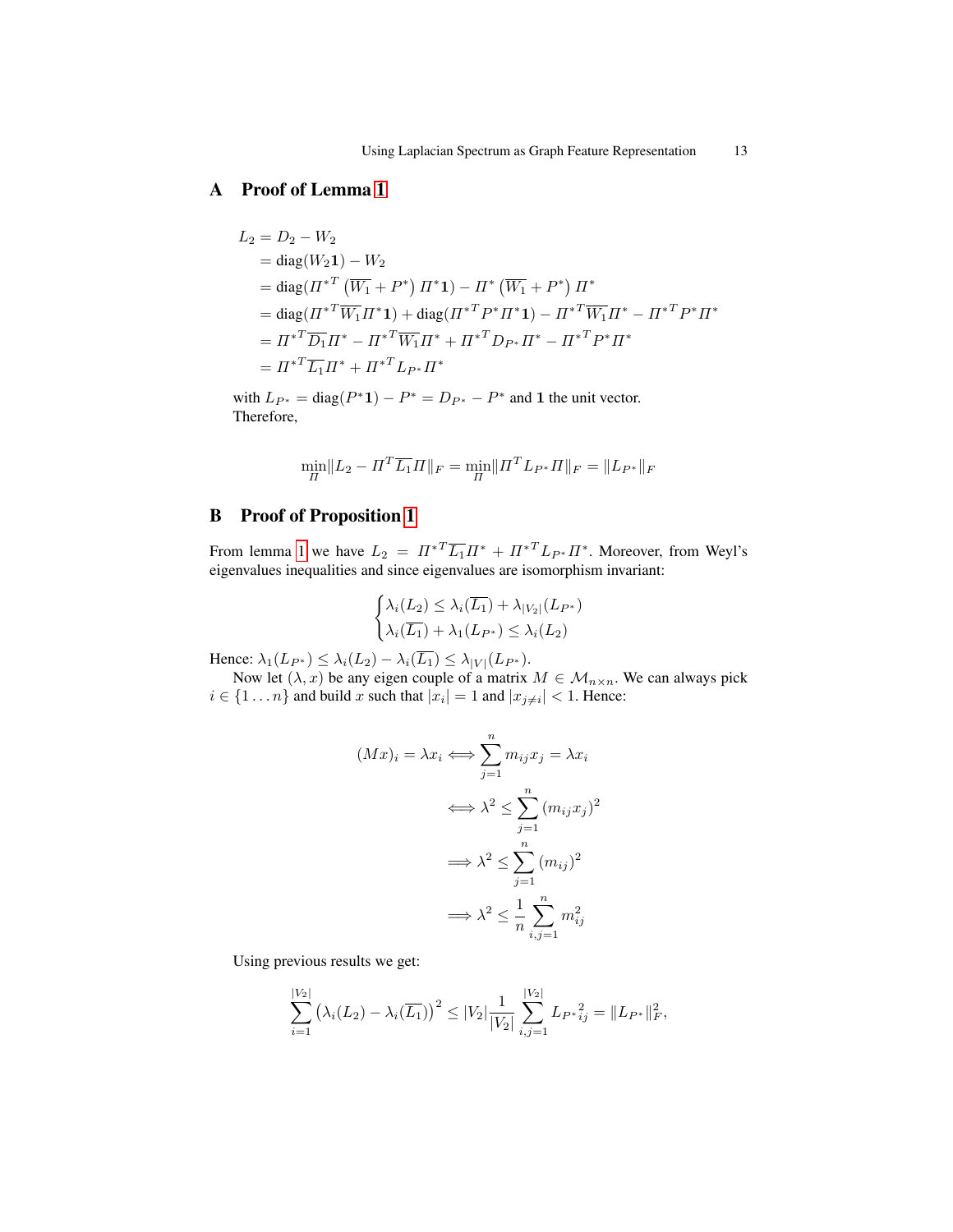with  $||X||_F = \sqrt{\sum_i \sum_j |X_{ij}|^2}$  the Frobenius norm.

## C Proof of Proposition [2](#page-3-2)

We remind that the Forbenius norm is unitarily invariant thanks to the cyclic property of the trace. For any  $\tilde{P} \in \mathcal{O}(|V_2|)$  we have:

$$
||L_{P^*}||_F = ||{H^*}^T \overline{L_1} H^* - L_2||_F
$$
  
=  $||{H^*}^T \overline{L_1} H^* - \tilde{P}^T L_2 \tilde{P} + \tilde{P}^T L_2 \tilde{P} - L_2||_F$   
 $\leq ||{H^*}^T \overline{L_1} H^* - \tilde{P}^T L_2 \tilde{P}||_F + ||\tilde{P}^T L_2 \tilde{P} - L_2||_F.$ 

In particular if  $\tilde{P} = Q_2 \overline{Q_1}^T \Pi^*$ :

$$
\|\tilde{P}^T L_2 \tilde{P} - L_2\|_F = \| (Q_2 \overline{Q_1}^T \Pi^*)^T L_2 Q_2 \overline{Q_1}^T \Pi^* - L_2 \|_F
$$
  
=  $||(Q_2 \overline{Q_1}^T \Pi^*)^T Q_2 A_2 Q_2^T Q_2 \overline{Q_1}^T \Pi^* - L_2 \|_F$   
=  $||\Pi^{*T} \overline{Q_1} A_2 \overline{Q_1}^T \Pi^* - L_2 \|_F$ ,

We also have that

$$
||{I\!I^*}^T \overline{L_1} I\!I^* - \tilde{P}^T L_2 \tilde{P}||_F = ||Q_1 \Lambda_1 Q_1^T - \Pi^* (Q_2 \overline{Q_1}^T I\!I^*)^T Q_2 \Lambda_2 Q_2^T Q_2 \overline{Q_1}^T I\!I^* I\!I^*^T||_F
$$
  
=  $||\overline{\Lambda_1} - \Lambda_2||_F.$ 

Hence:  $||L_{P^*}||_F \le ||\overline{A_1} - A_2||_F + ||\overline{H^*}^T \overline{Q_1} A_2 \overline{Q_1}^T \overline{H^*} - L_2||_F.$ 

## D Proof of Proposition [3](#page-4-1)

Denoting  $\mathcal{O}(n)$  the *n*-orthogonal matrices group (orthogonal since real), we want to show that:

$$
\min_{O \in \mathcal{O}(|V_2|)} \|\overline{L_1} - O^T L_2 O\|_F \le \|\lambda(\overline{L_1}) - \lambda(L_2)\|_2
$$

We denote  $L_i = Q_i A_i Q_i^T$  the eigendecomposition of the Laplacian  $L_i$  with  $A_i =$ diag $(\lambda(L_i))$ . Since  $Q_1$  is unitary and using property of Frobenius norm, we have,  $\forall O \in$  $\mathcal{O}(|V_2|)$ :

$$
\|\overline{L_1} - O^T L_2 O\|_F = \|\overline{A_1} - \overline{Q_1}^T O^T Q_2 A_2 Q_2^T O \overline{Q_1}\|_F,
$$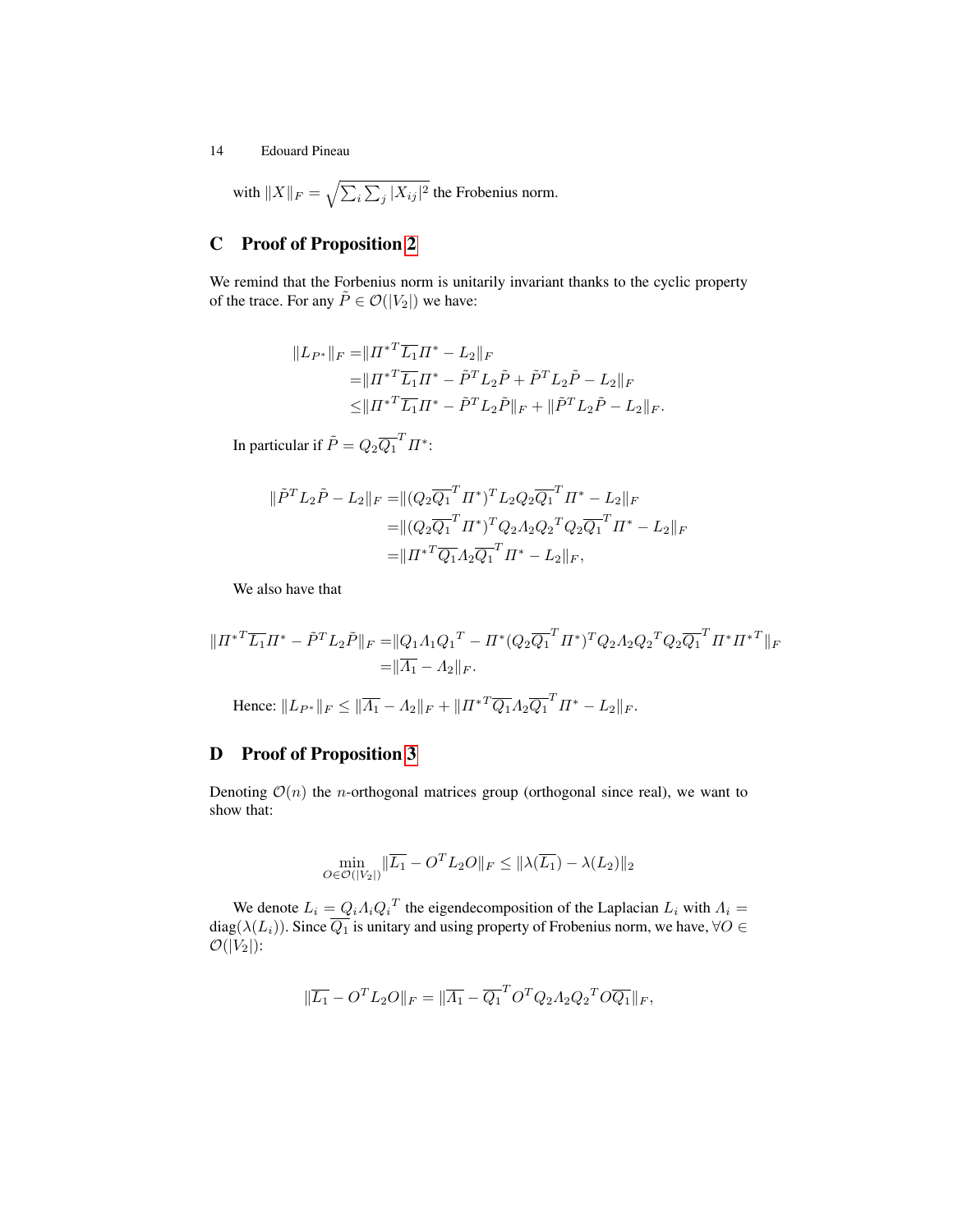We know that  $\overline{Q_1}$  and  $Q_2$  are orthogonal since they are respectively eigenvector matrices of symmetric matrix  $\overline{L_1}$  and  $L_2$ . We therefore have:

$$
(Q_2^T O \overline{Q_1})^T (Q_2^T O \overline{Q_1}) = \overline{Q_1}^T O^T Q_2 Q_2^T O \overline{Q_1} = I_{|V_1|}
$$
  
Moreover  $\forall \tilde{\Pi} \in \mathcal{P}(|V_2|) \subset \mathcal{O}(|V_2|)$ , if  $O = Q_2 \tilde{\Pi} \overline{Q_1}^T$  then  $O \in \mathcal{O}(|V_2|)$ .  
Hence,

$$
\min_{O \in \mathcal{O}(|V_2|)} \|\overline{L_1} - O^T L_2 O\|_F = \min_{O \in \mathcal{O}(|V_2|)} \|\overline{A_1} - \overline{Q_1}^T O^T Q_2 A_2 Q_2^T O \overline{Q_1}\|_F
$$
\n
$$
\leq \min_{\tilde{\Pi} \in \mathcal{P}(|V_2|)} \|\overline{A_1} - \overline{Q_1}^T (Q_2 \tilde{\Pi} \overline{Q_1}^T)^T Q_2 A_2 Q_2^T (Q_2 \tilde{\Pi} \overline{Q_1}^T) \overline{Q_1}\|_F
$$
\n
$$
= \min_{\tilde{\Pi} \in \mathcal{P}(|V_2|)} \|\overline{A_1} - \tilde{\Pi}^T A_2 \tilde{\Pi}\|_F
$$
\n
$$
= \min_{\tilde{\Pi} \in \mathcal{P}(|V_2|)} \|\overline{A_1} - \tilde{\Pi} A_2 \tilde{\Pi}^T\|_F
$$
\n
$$
= \min_{\tilde{\Pi} \in \mathcal{P}(|V_2|)} \|\overline{A_1} - \tilde{\Pi} A_2 \tilde{\Pi}^T\|_F
$$
\n
$$
= \min_{\sigma \in \mathcal{S}(|V_2|)} \|\lambda(\overline{L_1}) - \lambda(L_2)_{\sigma(1:|V_2|)}\|_2
$$
\n
$$
\leq \|\lambda(\overline{L_1}) - \lambda(L_2)\|_2
$$

with  $S(n)$  the permutation group of  $\{1 \dots n\}$ .

## <span id="page-14-0"></span>E Experimental setup for classification of graphs

For classification, we use standard 10-folds cross validation setup. Each dataset is divided into 10 folds such that the class proportions are preserved in each fold for all datasets. These folds are then used for cross-validation i.e, one fold serves as the testing set while the other ones compose the training set. Results are averaged over all testing sets. All figures gathered in the tables of results are build using this setup. For the dimension  $d \in [1, \max_{G \in \mathcal{D}} |V|]$ , representing the number of eigenvalues we keep to build the truncated GLS, we chose the percentile 95 of the distribution of graph sizes in each dataset, i.e. we truncate the 5% smallest eigenvalues. Considering weak truncation impact (see Section [4.2,](#page-6-0) when we have large datasets containing large graphs, like the two REDDIT datasets, we can truncate more severely to make the problem computationally more efficient. In particular considering that GLS approached as a simple baseline more than a final graph representation for large scale usage.

We use the support vector classifier (SVC) from scikit-learn [\[29\]](#page-11-22). We impose Radial Basis Function as kernel, i.e.  $\mathcal{K}(\lambda(\overline{L_1}), \lambda(L_2)) = \exp(-\gamma \|\lambda(\overline{L_1}) - \lambda(L_2)\|_2^2)$ . It is a similarity measure related to  $L_2$ -norm between GLS. Hence, our theoretical results remain consistent with our experiments. Hyper parameters C and  $\gamma$  are tuned among respectively  $\{0.5, 1, 5\}$  and  $\{0.0001, 0.001, 0.01, 0.1, 0.5, 1, 5\}$  for the molecular datasets, and {0.5, 1, 5, 25, 50} and {0.0001, 0.001, 0.01, 0.1} for the social network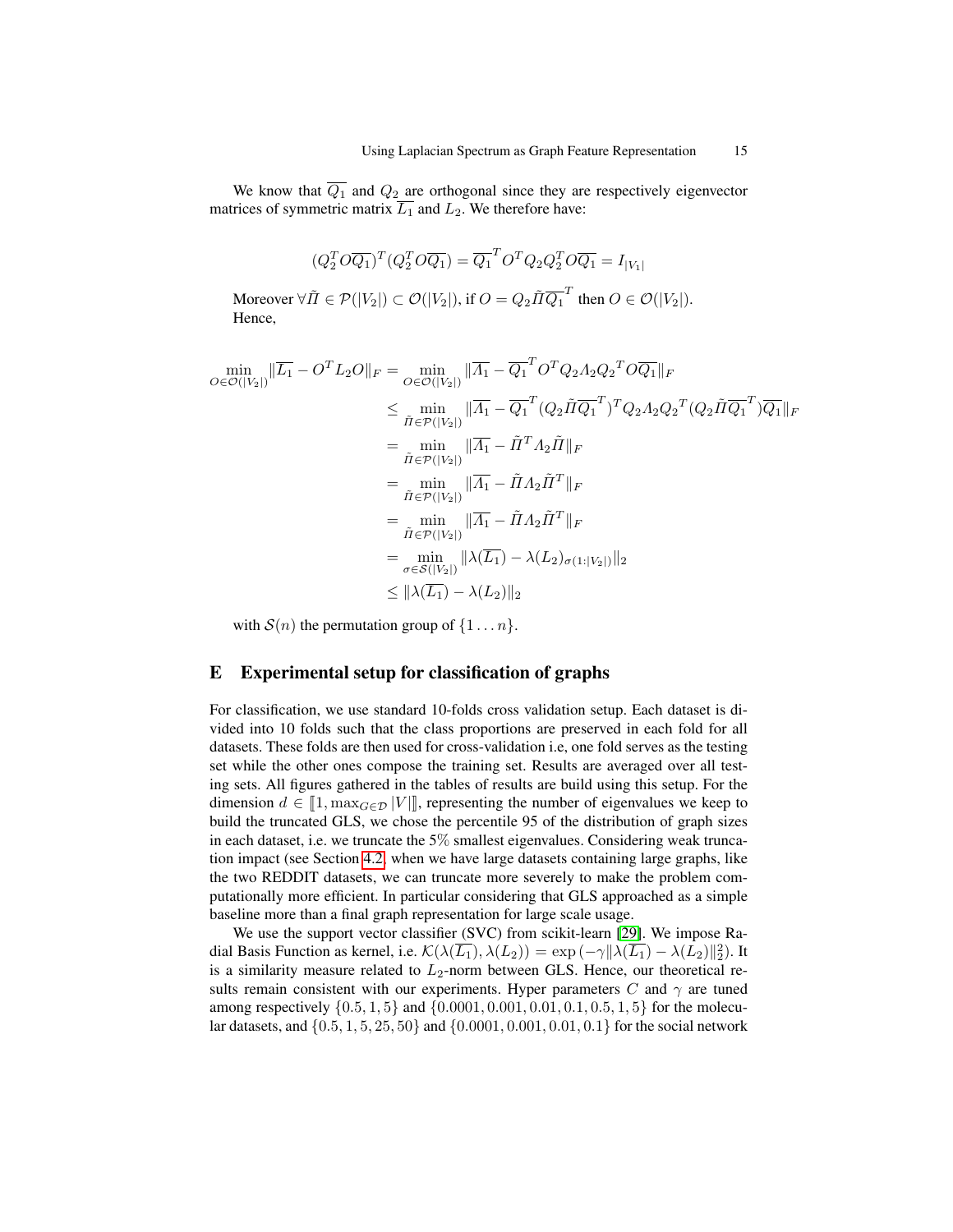datasets. In practice, using a global pool for all the datasets gives equivalent results, but hyperparameter inference becomes expensive with a too large grid, in particular in a 10-fold cross validation setup. We use a nested hyperparameter search cross-validation for each of the 10 folds: in each 90% training fold we performe a 5-fold random search cross-validation before training. We therefore avoid the problem of overfitting related to model selection that appear when using non-nested cross-validation [\[9\]](#page-10-21).

## <span id="page-15-1"></span>F Characteristics of the real datasets

We use five molecular datasets and five social network datasets for the experiments [\[18\]](#page-10-12). Tables [3](#page-15-0) and [4](#page-16-0) gives statistics of the differents datasets. All used datasets can be found at the following address: [https://ls11-www.cs.tu-dortmund.de/staff/](https://ls11-www.cs.tu-dortmund.de/staff/morris/graphkerneldatasets) [morris/graphkerneldatasets](https://ls11-www.cs.tu-dortmund.de/staff/morris/graphkerneldatasets) [\[18\]](#page-10-12).

Molecular graphs datasets are Mutag (MT), Enzymes (EZ), Proteins Full (PF), Dobson and Doig (DD) and National Cancer Institute (NCI1). In MT, the graphs are either mutagenic and not mutagenic. EZ graphs are tertiary structures of proteins from the 6 Enzyme Commission top level classes. In DD, compounds are secondary structures of proteins that are enzyme or not. PF is a subset of DD without the largest graphs. In NCI1, graphs are anti-cancer or not. The graphs of these datasets have node labels that can be leverages by graph neural networks.

|                 | МT    | EZ.   | PF    | DD      | NCI1  |
|-----------------|-------|-------|-------|---------|-------|
| $#$ graphs      | 188   | 600   | 1113  | 1178    | 4110  |
| $#$ classes     | 2     | 6     | 2     | 2       | 2     |
| bias $(\%)$     | 66.5  | 16.7  | 59.6  | 58.7    | 50.0  |
| min./max.  V    | 10/28 | 2/125 | 4/620 | 30/5736 | 3/106 |
| avg. $ V $      | 18    | 33    | 39    | 284     | 30    |
| avg. $ E $      | 39    | 124   | 146   | 1431    | 65    |
| Node attributes |       |       | V     |         |       |

<span id="page-15-0"></span>Table 3. Molecular datasets statistics. Bias indicates the proportion of the dominant class.

Social networks datasets are IMDB-Binary (IMBD-B), IMDB-Multi (IMDB-M), REDDIT-Binary (REDDIT-B), REDDIT-5K-Multi (REDDIT-M) and COLLAB. REDDIT-B and REDDIT-M contain graphs representing discussion thread, with edges between users (nodes) when one responded to the other's comment. Classes are the subreddit topics from which thread have originated. IMDB-B and IMDB-M contain networks of actors that appeared together within the same movie. IMDB-B contains two classes for *action* or *romance* genres and IMDB-M three classes for *comedy*, *romance* and *sci-fi*. COLLAB graphs represent scientific collaborations, with edge between two researchers meaning that they co-authored a paper. Labels of the graphs correspond to subfields of Physics. The graphs of these datasets have no node attributes and therefore enable fair comparison with deep learning methods.